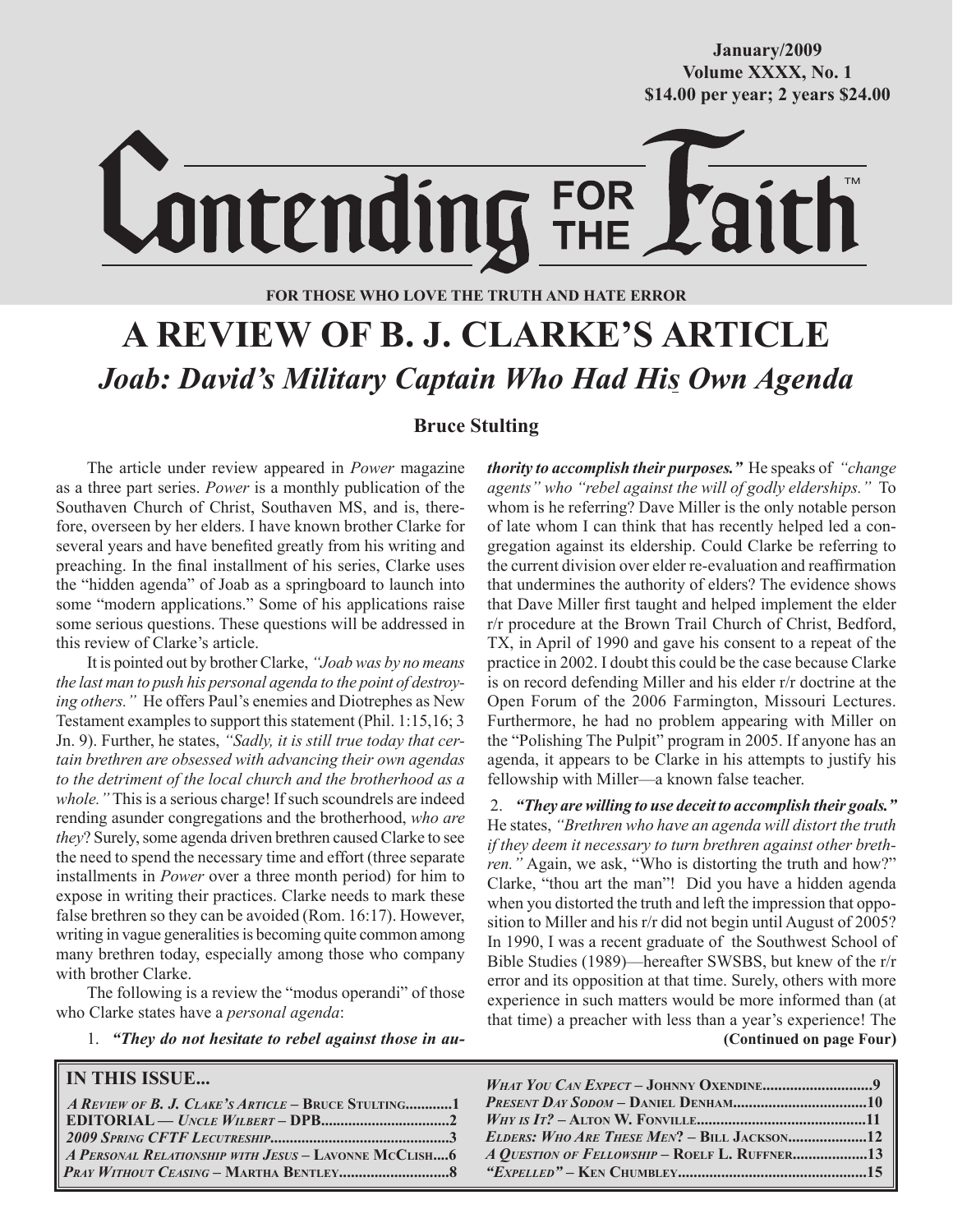

#### **David P. Brown, Editor and Publisher dpbcftf@gmail.com**

*COMMUNICATIONS received by CONTENDING FOR THE FAITH and/or its Editors are viewed as intended FOR PUBLICATION unless otherwise stated. Whereas we respect confidential information, so described, everything else sent to us we feel free to publish without further permission being necessary. Anything sent to us NOT for publication, please indicate this clearly when you write. Please address such letters directly to the Editor-in-Chief David P. Brown, P.O. Box 2357, Spring, Texas 77383. Telephone: (281) 350-5516.*

#### **SUBSCRIPTIONS RATES**

*Single Subscriptions: One Year, \$14.00; Two Years, \$24.00. Club Rate: Three One-Year Subscriptions, \$36; Five One-Year Subscriptions, \$58.00. Whole Congregation Rate: Any congregation entering each family of its entire membership with single copies being mailed directly to each home receives a \$3.00 discount off the Single Subscription Rate, i.e., such whole congregation subscriptions are payable in advance at the rate of \$11.00 per year per family address. Foreign Rate: One Year, \$30. NO REFUNDS FOR CANCEL-ATIONS OF SUBSCRIPTIONS.*

#### **ADVERTISING POLICY & RATES**

*CONTENDING FOR THE FAITH was begun and continues to exist to defend the gospel (Philippians 1:7,17) and refute error (Jude 3). Therefore, we are interested in advertising only those things that are in harmony with what the Bible authorizes (Colossians 3:17). We will not knowingly advertise anything to the contrary. Hence, we reserve the right to refuse any offer to advertise in this paper.*

*All setups and layouts of advertisements will be done by CONTENDING FOR THE FAITH. A one-time setup and layout fee for each advertisement will be charged if such setup or layout is needful. Setup and layout fees are in addition to the cost of the space purchased for advertisement. No major changes will be made without customer approval.*

*All advertisements must be in our hands no later than two (2) months preceding the publishing of the issue of the journal in which you desire your advertisement to appear. To avoid being charged for the following month, ads must be canceled by the first of the month. We appreciate your understanding of and cooperation with our advertising policy.*

*MAIL ALL SUBSCRIPTIONS, ADVERTISEMENTS AND LETTERS TO THE EDITOR-IN-CHIEF, P. O. Box 2357, Spring, Texas 77383-2357. COST OF SPACE FOR ADS: Back page, \$300.00; full page, \$300.00; half page, \$175.00; quarter page, \$90.00; less than quarter page, \$18.00 per column-inch. CLASSIFIED ADS: \$2.00 per line per month. CHURCH DIREC-TORY ADS: \$30.00 per line per year. SETUP AND LAYOUT FEES: Full page, \$50.00; half page, \$35.00; anything under a half page, \$20.00.*

*CONTENDING FOR THE FAITH is published monthly. P. O. Box 2357, Spring, Texas 77383-2357 Telephone: (281) 350-5516.*

> **Ira Y. Rice, Jr., Founder August 3, 1917-October 10, 2001**

## *Editorial...*

## **UNCLE WILBERT**

Uncle Wilbert was the first of seven siblings— Daddy being the sixth. In 1929 Uncle Wilbert joined the U. S. Navy. Dec. 7, 1941 found him on board the USS Lexington, his home for many years preceding. Thus, he was outside Pearl Harbor with her sister carriers on that infamous day 67 years ago. He remained on "Lady Lex" until her sinking in the Battle of the Coral Sea in the Spring of 1942.

Back on American soil awaiting orders Uncle Wilbert was stationed at Port Arthur, Texas. In time he was assigned convoy duty in the North Atlantic, then he participated in the Battle of Cherbourg, English Channel and the landings at Normandy on June 6, 1944. Following that momentous historical event he was transferred back to the Pacific. On March 26, 1945 during the battle of Okinawa, while serving on board the Destroyer O'Brian, a Japanese Kamikazi crashed into the ship taking Lt. (jg) Wilbert Cullen Brown's life. He had been awarded three Citations for Bravery, the Purple Heart, Good Conduct Medal and others.

While in Port Arthur Uncle Wilbert wrote my father a letter. By that time Daddy had enlisted in the Army Air Corp. He too was awaiting his orders, not knowing to which theatre of war he would be assigned, nor what duties would be his. Knowing, then, some of these things regarding Daddy, Uncle Wilbert gave his younger brother some sage advice.

Uncle Wilbert first told Daddy that although he did not know which one of the Axis enemies he would find himself fighting, he informed Daddy that the enemy could and had been beaten. Secondly, Uncle Wilbert advised Daddy that in the heat of battle, he was not to allow any thing to distract him from his assigned task. No matter the death, horror or destruction going on around him, he was not to leave his post or cease his work. This, according to Uncle Wilbert, was the best advice he could give Daddy that could keep him alive in the midst of battle if anything could.

I possess Uncle Wilbert's letter to Daddy. It means much to me for obvious reasons. But it is as a Soldier of the Lord in our Lord's army that I find Uncle Wilbert's experienced advice so important. Paul employed such terminology when he wrote 1 Cor. 16:13.

When the enemy is near but no one knows exactly where, the battle hardened Roman centurion cries out to his fellow legionaries, "**Watch ye!**" Indeed, without watchful care the enemy will take one by surprise. As the enemy battle line in full array draws near, the **(Continued on Page 14)**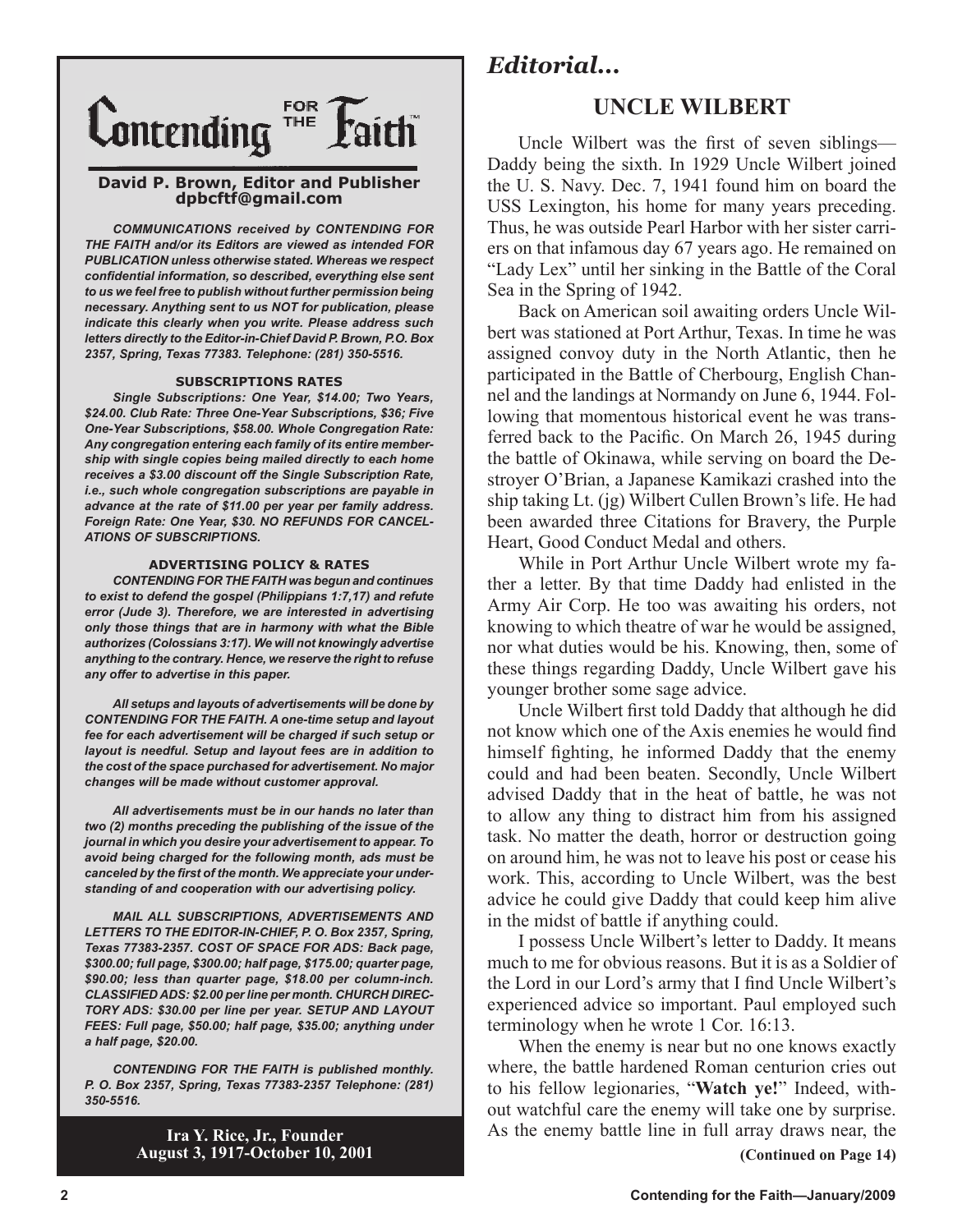## **2009 SPRING** *CFTF* **LECTURES "Religion & Morality—FROM GOD OR MAN" FEBRUARY 22—25, 2009**

**David P. Brown, Director**

## **SUNDAY, FEBRUARY 22**

9:30 AM **Steve Yeatts:** *Higher Secular Education—What Should You Expect Your Child to Be Taught?*

10:30 AM **Darrell Broking:** *Divorce & Remarriage—Did God Say What He Meant And Mean What He Said?*

**NOON MEAL PROVIDED BY THE SPRING CONGREGATION**

5:00 PM **Lester Kamp:** *The Social Gospel—Following Christ for the Loaves and Fishes*

6:00 PM **Terry Hightower:** *Atheism—True or False?*

## **MONDAY, FEBRUARY 23**

9:00 A M **Jack Stephens:** *Marriage—Who Originated It and Governs It?*

10:00 AM **Michael Hatcher:** *The Resurrection of Christ—Is Jesus Christ Alive Today?*

\*10:00 AM **Sonya West:** *The Feminist Movement—"You've Come a Long Way Baby," But Was it Up or Down? (I)*

11:00 AM **Wayne Blake:** *Humanism and Pluralism—Is Man the Measure of All Things?*

#### **LUNCH BREAK**

1:30 PM **Skip Francis:** *Darwinian Evolution—Is Man Only an Improved Ape?*

2:30 PM **Paul Vaughn:** *The Bible—Inspired by Man or God?* 

3:30 PM **Dub Mowery:** *Abortion—Murdering a Baby or Removing a Blob of Protoplasm?*

 **DINNER BREAK**

6:30 PM **CONGREGATIONAL SINGING**

7:00 PM **Daniel Denham:** *The Nature of Truth—What is The Truth About Truth?*

8:00 PM **Jesse Whitlock:** *Homosexuality—Didn't He Make them Male and Female?*

## **TUESDAY, FEBRUARY 24**

9:00 AM **Ken Cohn:** *Theistic Evolution—Is Evolution the Mechanism God Used to Create the Universe?*

- 10:00 AM **Ken Chumbley:** *Agnosticism—Can We Know Anything?*
- \*10:00 AM **Sonya West:** *The Feminist Movement—"You've Come a Long Way Baby," But Was it Up or Down? (II)* 11:00 AM **Gene Litke:** *The Age of the Earth—Young or Old?*

 **LUNCH BREAK**

1:30 PM **Johnny Oxendine:** *The Sexual Revolution—Are We Dressing Fornication and Adultery in Formal Wear?*

2:30 PM **Gene Hill:** *Preacher Training Schools—Are They Living Up To the Reason They Were Begun?*

3:30 PM **David P. Brown:** *Atheist Ethics—Are Ethics Without God Possible?*

 **DINNER BREAK**

6:30 PM **CONGREGATIONAL SINGING**

7:00 PM **Danny Douglas:** *The Humanity of Christ—Is He Truly Human?*

8:00 PM **Lynn Parker:** *Modesty—What is the Bible's Definition?*

### **WEDNESDAY, FEBRUARY 25**

- 9:00 AM **Buddy Roth:** *Medical Doctors—Killers or Healers?*
- 

 10:00 AM **Lee Moses:** *The Historical Jesus—Is Christ a Mythological Being?* Gary Summers: Post Modernism—Is My God Not Your God and My Truth Not Your Truth?

### **LUNCH BREAK**

1:30 PM **Tim Cozad:** *The Miracles of Christ—Did Jesus Work Miracles? If He Did, Why Did He?*

2:30 PM **Bruce Stulting:** *Deity of Christ—Is Jesus of Nazareth God?*

3:30 PM **John West:** *"Good Ole Noah Built an Ark Like God Told Him To"—Are You Kidding Me?*

**DINNER BREAK**

6:30 PM **CONGREGATIONAL SINGING**

7:00 PM **David B. Watson:** *Christians Must Be Militant—Does Jesus Demand that the Church Confront Error?*

8:00 PM **Dub McClish:** *Higher "Christian" Education—What Should You Expect Your Child to Be Taught?* 

## **Lunch Provided by the Spring Congregation • Hardback Book of Lectures Available R. V. Hook-Ups • Video and Audio Recordings • Approved Displays**

**Elders: Kenneth D. Cohn, Buddy Roth and Jack Stephens**

**Spring Church Secretary: Sonya West**

**SPRING CHURCH OF CHRIST, 1327 SPRING CYPRESS ROAD, SPRING, TX 77383**

| <b>Church Office Phone</b> |  |
|----------------------------|--|
| $(281)$ 353-2707           |  |

**Church Office Phone \*LADIES ONLY E-mail**

 **(281) 353-2707 sonyacwest@gmail.com**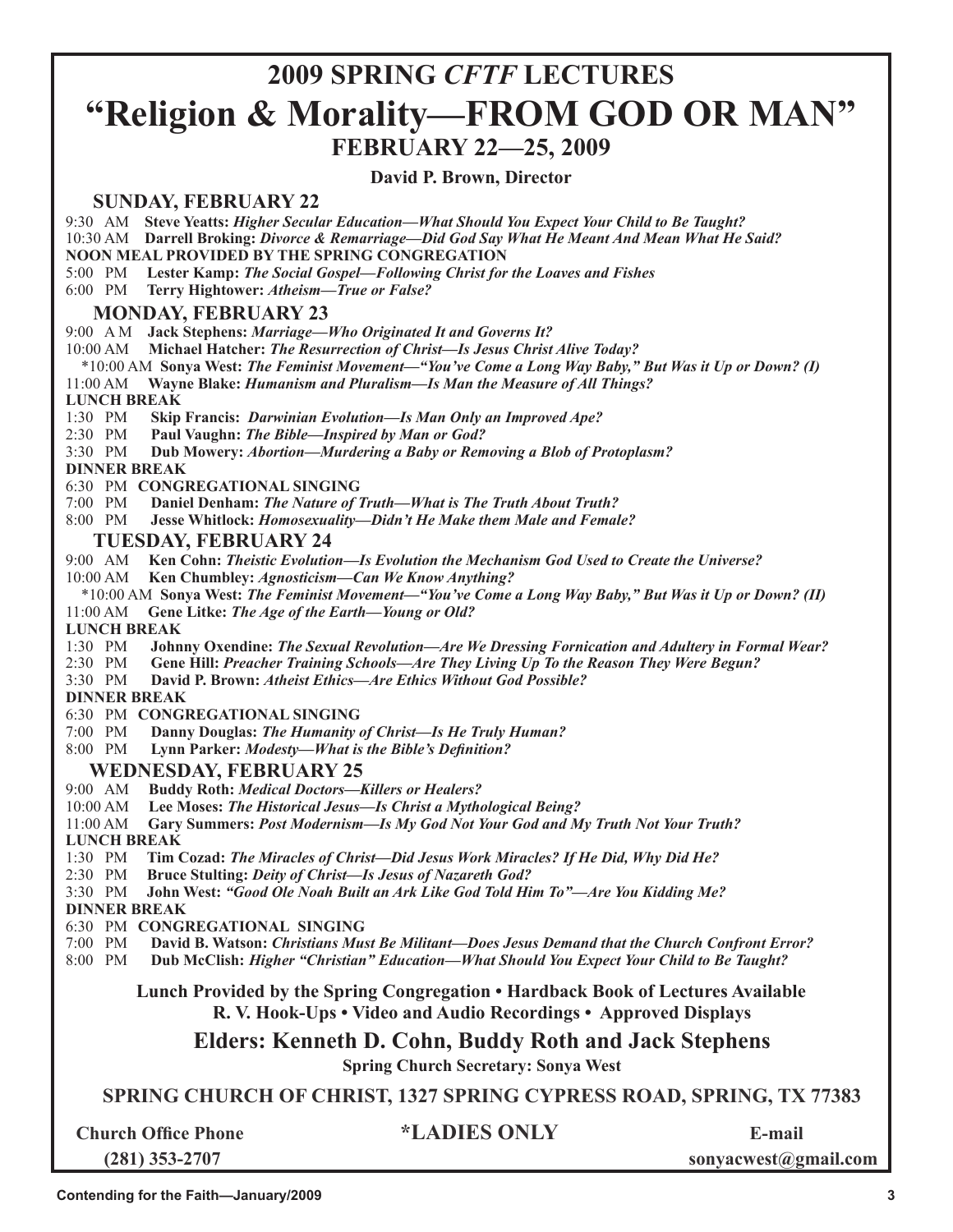### **(Continued from page One)**

topic was covered in the 1997 Bellview Lectures and again in 2001 at the Florida School of Preaching Lectures. Marvin Weir further exposed the r/r error in an article that appeared in the October 2002 issue of *The Gospel Journal—*that is *The "Old" Gospel Journal*. In this article Weir listed Miller as one who approved the r/r doctrine. I know for a fact that Clarke is aware of at least some of the foregoing evidence. How do I know? Because he was a speaker on the 1997 Bellview Lectures when the doctrine was dealt with, exposed and refuted. Surely he listened to the lecture! Surely he read the book!

The point is this—*efforts were being made to mark Miller from the very beginning of the controversy*. Why then would Clarke leave the impression that this had not been a brotherhood issue until August of 2005? *Could it be possible that Clarke himself has a hidden agenda? Could his agenda be an attempt to justify the sixty brethren who signed a support letter for Apologetics Press with the false teacher Dave Miller serving as Executive Director?* It is amazing that many of those who signed the letter of support at one time opposed Miller and the elder r/r error. Now, in an effort to appear consistent, they must downplay Miller's sin or seek to justify him. Many have sought to do the latter. What has changed—Miller, his error on elder r/r, or those who once opposed him and his error? Dave Miller has not changed nor has his doctrine. *Thus, once faithful men have changed in a vain attempt to hide their and Miller's sins*.

3. *"They are willing to destroy others to get what they want."* Again, we are left wondering who it is that Clarke has in mind. Could he be talking about brother Curtis Cates' attempt to destroy the reputation of brother Dub McClish? In his resignation e-mail to the TGJ Board, Michael Hatcher stated, *"It now appears to me that there has been a concerted effort to destroy the reputation of a good man—Dub McClish"* (September, 2005, *CFTF,* Vol. XXXVI, No. 9). Cates loyalty to the Memphis School of Preaching (hereafter MSOP), its supporters and his former students led him to forsake the Truth and turn on a faithful brother in Christ. However, it is doubtful that Clarke has this incident in mind since he now is on the faculty of the MSOP.

4. *"They are always looking for information that they can use against others so they might manipulate them into doing what they want them to do.*" He mentions those who are in the *"fault finding mode."* What is wrong with being in a "fault finding mode"? Jesus was in a "fault finding mode" in order to persuade sinners to repent. When they failed to repent, he used their faults (sins) to persuade others to forsake them. This was done for the good of all. There is nothing wrong with finding fault and exposing sin. Clarke knows this and has practiced it in the past and actually did so in the article under review. Once again, Clarke makes reference to wrongdoing, but gives no wrongdoers' names. (*If bro. Clarke was not in a fault finding/placing frame of mind when he wrote his three part article, what frame of mind was he in?*—*Editor*)

5. *"They often hide behind the work of others to get what they want."* Perhaps he is referring to "Barry Gilreath, Jr. (and others) who used David B. Smith in an attempt to destroy the Northside Church of Christ, Calhoun, Georgia." A full account of this is covered in an article entitled "The David B. Smith Controversy" that appeared in the May 2007 issue of *Contending for the Faith*, Vol. XXXVIII, No. 5. Unfortunately, Smith fell in with some of those unscrupulous brethren who had a personal agenda. Needless to say, his association with such men cost him his job, reputation and (more importantly) his soul if he has not or does not truly repent. However, I doubt that Clarke has this situation in mind since Barry Gilreath, Jr. is associated with the Gospel Broadcast Network that regularly uses Miller.

Clarke speaks of those who *"will plant the seeds of doubt in other people's minds about one or more of the elders."* This is exactly what elder r/r is about. It turns the office of the elder into a popularity contest. And, if a qualified elder does not get a 75% approval rating (*only of those who vote, not the whole church)*, he is removed. However, if an unqualified elder gets the 75% approval (*only of those who vote, not the whole church*), he retains his office. In other words, it only takes 26% disapproval (*of those who vote, not the whole church*) to remove a qualified man. *This is what Miller taught (of which he has not repented) and Clarke defends*.

**6.** *"They often progress (or should we say digress) to the point that they publicize their lack of respect for authority."* Further Clarke states, *"By going public, they create a 'line in the sand' moment when brethren feel compelled to choose a side. This almost always leads to a church/brotherhood split!"* Is it not the case that Curtis Cates and the board of *TGJ* drew such a line when they forced Dub McClish and David Watson to resign? Is it not the case that the elders of the Highland Church of Christ in Dalton, Georgia drew such a line when they withdrew (unscripturally) from the elders of the Northside Church of Christ in Calhoun, Georgia when they (Northside) dared questioned the use of Miller on GBN? (*If such was not the case in both instances, then what was it?*—*Editor*) Men with hidden agendas have drawn lines of fellowship and these are the very men that Clarke seeks to defend.

**7.** *"They are often cruel in their advancement of their personal agenda."* Let us look at some of the *kind* things said by our loving brethren about those who would dare oppose Miller: **(1)** The sweet words of Wayne Jackson, *"perpetually childish, supersensitive, grumpy, and/or constantly on the prowl for a fight . . . little people . . . lathered-up radicals . . . rabble rousers . . . misguided zealots . . . strife-causers*  — *Church Controversies–*July 8, 2008; **(2)** Gentle words of Keith Mosher *"…these people are as vile a group, and I do mean vile, as I have ever read after in my life. . . they want to destroy about nine good works in the brotherhood just to prove a point."* July 15, 2006 — Sunny Slope Lectures – Paducah Kentucky – [a work is good *only* when it supports the Truth and opposes error–*BLS*]; **(3)** "Yogi" Joseph A. Meador (former director of the SWSBS, former board member of *TGJ,* but now an apostate child of God) wrote that *"a few who are in a small, but no less toxic, loyalty circle…a small negative faction, who if they gain control, will only rupture fellowship in the church even more than they already have."* These are just a few of the kind remarks from our loving, "balanced" brethren who are striving for a kinder, gentler brotherhood.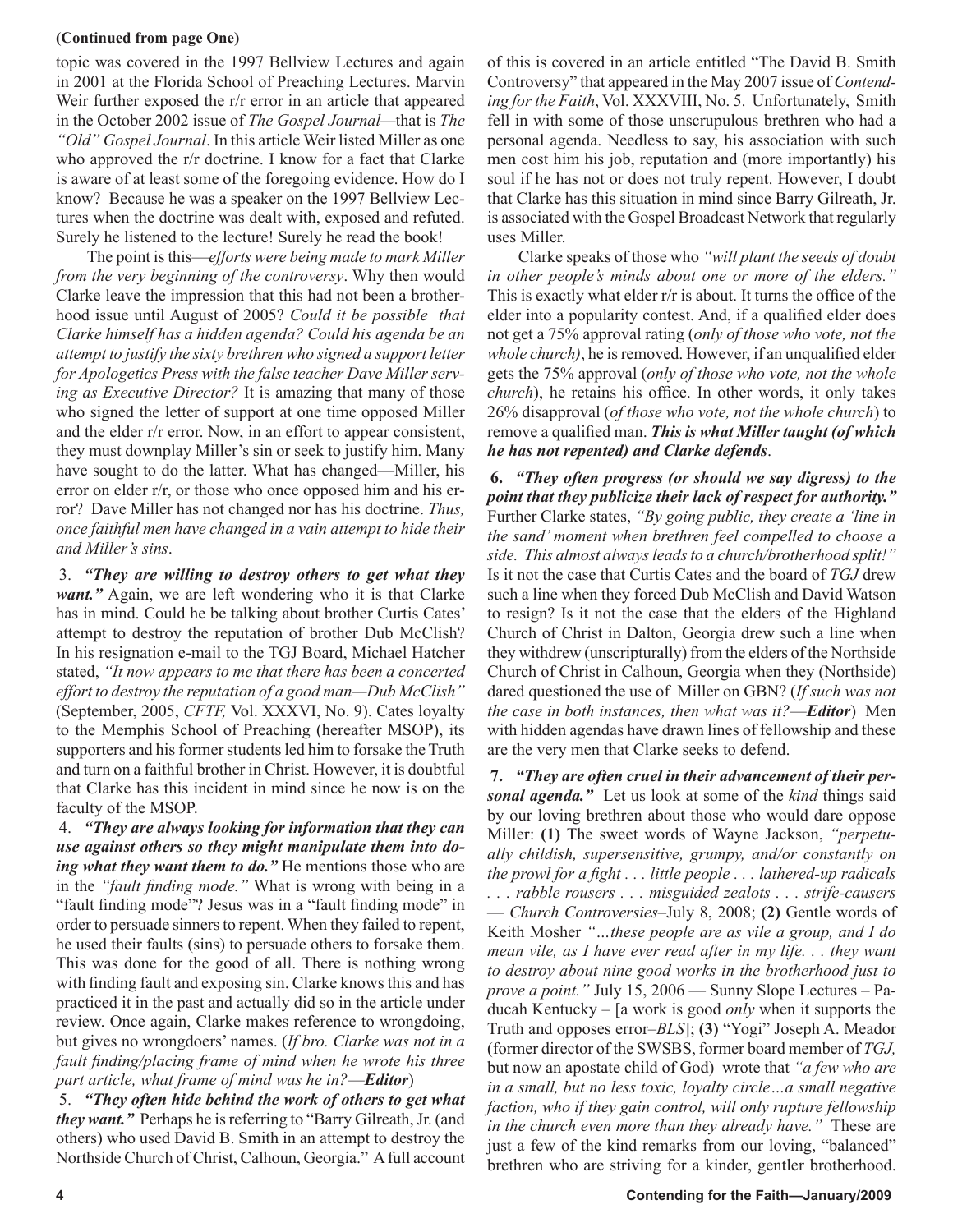Again, with the exception of Meador, these are the men with whom Clarke works shoulder to shoulder and whose sins he seeks to justify.

*By the way, harsh words are not always a bad thing*. One need only read Matthew 23 to know that our Lord had harsh things to say to the scribes and Pharisees. (The thing that many seem to have little concern about is whether these harsh words, when called for, are the Truth or not.–*Editor)* Saul of Tarsus had no problem saying to Elymas, **"O full of all subtlety and all mischief, thou child of the devil, thou enemy of all righteousness, wilt thou not cease to pervert the right ways of the Lord"** (Acts 13:10)**.** Such language shows the seriousness of perverting the Truth.

8. "*They are not bashful about recruiting others to help them carry it out."* Brother Clarke was not bashful in efforts to recruit those at an Open Forum at the Farmington, Missouri Lectureship to support his agenda to justify Miller.

9. *"They create unnecessary burdens that other people have to bear!"* Clarke refers to all manner of church work being hindered by the elders and brethren having to worry about someone's personal agenda. He is probably correct; it is hard for the elders and the brethren to do their work when they have to worry about elder r/r. That campaign work to stay in office is time consuming.

10. *"They are quick to blame and accuse others for problems they themselves have caused."* Clarke is exactly right! Miller and his supporters split the church and those who expose their error/schismatic efforts get the blame. Remember, the one that drives the wedge, splits the log. Miller drove the wedge, not those who point out the wedge and the split.

11. "*They sometimes turn on their own relatives to achieve their personal goals."* Dub McClish recounts a conversation with brother Clarke

"at Power Lectures in early August 2005, begging him to cancel his appearance on the 'Polishing the Pulpit' program, because Dave Miller was scheduled to speak on it, which occurred the following month. His father, brother Ted Clark, told me later that he had done the same, and neither of us knew the other had done so until after the fact. As many know, B.J. rejected the pleas of both of us" (*The Final Word*, pg. 27).

Once again, brother Clarke, "Thou art the man."

12. "*They will often recruit their supporters by implying that faithfulness to God necessitates embracing their personal agenda."* B. J. Clarke claims *"some brethren get their feelings hurt and want to lash out at those who hurt them."* It has been asserted by Curtis Cates (and others – Clarke included) that there was no effort to oppose, expose, mark or withdraw from Miller until after McClish and Watson were forced to resign from *TGJ*. It is further asserted that the current "attacks" on Miller and his supporters are simply "sour grapes". This false assertion has been dealt with previously. It is interesting that McClish was forced to resign from *TGJ* when he dared question Cates and Meador's support of AP and Miller. *Talk about "sour grapes"!*

13. *"They are often self-deceived and do not see themselves as they really are."* Who is self-deceived, the one who marks the false teacher, or the one who feels compelled to defend him? Who is self-deceived, the one who has consistently withstood a false teacher and his supporters, or the one who withstands the false teacher until it becomes inconvenient to do so? Who is self-deceived, the one who backs their brother when he stands for the Truth, or the one who betrays their brother when he stands for the Truth? Who is self-deceived, the one who is loyal to Christ and His church in all things, not just some things, or the one who is loyal to a school of preaching, publication or broadcast network to the extend to defending a false teacher?

14. *"Those who have reputation for advancing their own personal agenda cause people to wonder what their motives are even when they stand for the truth."* It is a fact that when one compromises the Truth on one issue, then they are liable to do it again. How can Clarke consistently stand against any error when he has compromised the faith regarding the elder r/r error in order to remain in fellowship with the false teacher, Dave Miller? *Clarke has sullied his garments and will be suspect until he repents.*

15. "*They often possess a false sense of security because of their ignorance/misinterpretation of Scriptures."* In an attempt to justify elder r/r at the Open Forum at the Farmington, Missouri Lectures, it was suggested that this was an application of 1 Tim. 5:19, "**Against an elder receive not an accusation, but before two or three witnesses."** However, this is not what was taught or practiced by Miller and others at Brown Trail, in Bedford, Texas. There was no effort made to receive any accusations, rather, *the elders underwent a performance review*. Here is an example of an attempt to wrest the Scriptures to justify false actions. Remember, false practice many times leads to false doctrine.

#### **CONCLUSION**

It is unfortunate that we cannot look upon a man's heart and know his motives. That being the case, it is hard to tell if one has a personal agenda. However, Jesus said, "**Wherefore by their fruits ye shall know them"** (Mat. 7:20). We have examined some of brother Clarke's fruit, and his actions indicate that his agenda is to uphold brother Miller, a known unrepentant false teacher, no matter what he must do in order to do so. His article is self-condemning. As the proverbial saying goes, "Physician, heal thyself!"

Unfortunately, there are some who would try to impugn the motives of brethren who are trying to uphold the Truth.

**"And it came to pass, when Ahab saw Elijah, that Ahab said unto him, Art thou he that troubleth Israel? And he answered, I have not troubled Israel; but thou, and thy father's house, in that ye have forsaken the commandments of the LORD, and thou hast followed Baalim"** (1 Kings 18:17,18).

Clarke has assumed the role of Ahab and would accuse those who expose sin as the troublemakers with their own agenda. Nothing could be further from the Truth. Brother Clarke, along with many of his friends, would do well to heed his own advice without bias and make sure he is advancing the agenda of the Lord and not his/their own.

> **—925 Fish Hatchery Rd. Huntsville, TX 77320-7009**

### **Contending for the Faith—January/2009 5**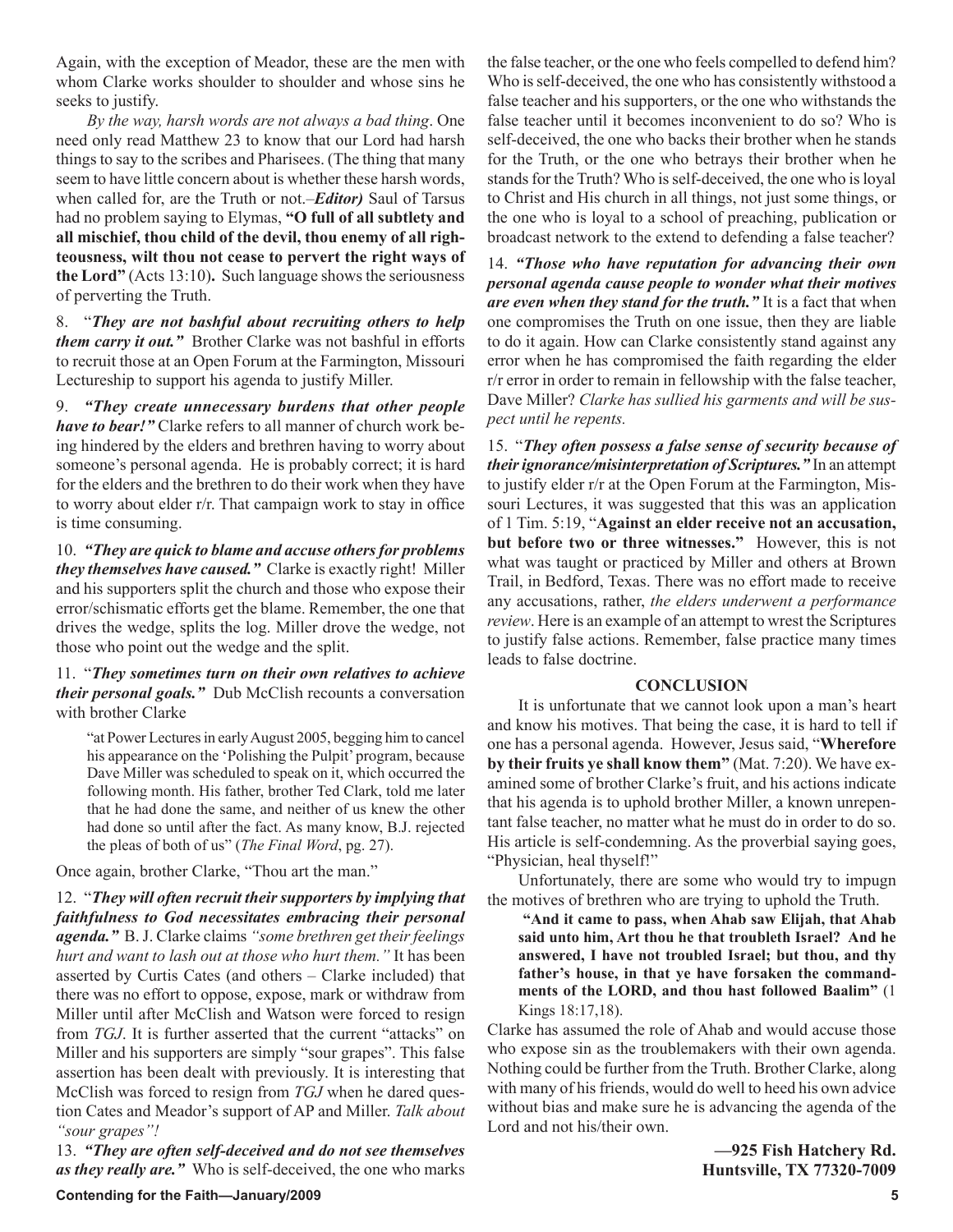# **A PERSONAL RELATIONSHIP WITH JESUS**

## **Lavonne McClish**

There is a sense in which we do have a personal relationship with Jesus. We are indebted to Him for our salvation, which is definitely on an individual basis. However, the expression, as used by so many people today, is not a Scriptural concept at all. They usually mean that we should be "pals" with Jesus, and that we should talk with Him as we would to an equal. The entire Gospel according to John is an excellent study of the relationship we should have with Jesus the Christ. However, certain passages are more direct and specific than others.

John the Baptist was a fleshly cousin of Jesus, and was sent by God to prepare the way for His Son. Yet he did not presume to claim a "personal relationship" with his Lord (John 1:29–36; 3:27–30). In chapter 8, verses 31 and 32, Jesus says only those who continue in His word are His disciples; only the Truth could make them free. Does this sound like a "personal relationship" with Jesus? Our relationship to Christ is that of sheep to shepherd (10:1–15). It is not a "personal relationship."

Jesus did have a close **earthly** personal relationship—a friendship—with Mary, Martha, and Lazarus (John 11:1–44), but even so, it was not a relationship of equals. It cannot be used to say that we today should have such a close "personal relationship" with Jesus. Martha called Him *Lord* (vv. 21, 39) and stated her belief that He was/is the Christ, the Son of God (v. 27). When she went to tell Mary that Jesus had come, after the death of Lazarus, she said, **"The Master is here"** (v. 28). Mary also called Him *Lord* (v. 32).

Jesus' friendship with Mary, Martha, and Lazarus calls to mind the close friendship Abraham enjoyed with Jehovah (Gen. 12–25; Heb. 11:8–19). Second Chronicles 20:7 calls Abraham the friend of God, as does James 2:23. And yet Abraham did not presume to be "buddy-buddy" with God, but referred to himself as "dust and ashes" when compared with God (Gen. 18:27). He felt very unworthy to be asking God for favors.

Jesus said, **"If any man serve me, let him follow me; and where I am, there shall also my servant be; if any man serve me, him will my father honour"** (John 12:26). This doesn't sound like a "personal relationship." After He had washed the apostles' feet, He said, **"Ye call me Master and Lord: and ye say well; for so I am…The servant is not greater than his lord; neither he that is sent greater than he that sent him"** (13:13, 16). No "personal relationship" here, either. Jesus was closer to John than to any of the other apostles (vv. 23–26), and yet John still addressed Him as "Lord." The apostles were *disciples*—followers—of Jesus. He was their Master.

Jesus said in John 14 that no man could come to the Father except through Him (v. 6). He told the apostles they should have known Him **and** His Father (v. 7), but apparently they did not, from what Philip said in verse 8. Jesus then proceeded to say (summarizing and paraphrasing here), "Do you mean to tell me you **still** don't know me, after all the time I have spent with you?" (vv. 9–12). He then promised that whatever they asked **of the Father** in **Jesus' name**, they would receive (v. 14). (It must be understood that this promise was to the apostles. Our prayers are answered, yes, but not in the same way as were those of the apostles.) Verses 16 through 31 contain Jesus' promise to send the Comforter, the Holy Spirit, to them after He (Jesus) went back to the Father. The Comforter would teach them all things that they needed to know (v. 26), and bring to their remembrance everything Jesus had taught them while He was with them on earth. From the time of His ascension on, Jesus' relationship with the apostles was that of a Mediator, through Whom they could go to the Father. They were given their inspiration by the Holy Spirit.

**'"If ye keep my commandments, ye shall abide in my love; even as I have kept my Father's commandments, and abide in his love"** (John 15:10). **"Ye are my friends, if ye do whatsoever I command you"** (v. 14). **"Whatsoever ye shall ask of the Father in my name, he may give it you"** (v. 16c). **"But when the Comforter is come, whom I will send unto you from the Father, even the Spirit of truth, which proceedeth from the Father, he shall testify of me"** (v. 26). Jesus was going back to the Father and, rather than leave them comfortless, He was sending the Holy Spirit to them. It was best for them that Jesus go away (even though they would see Him no more, 16:10), otherwise, the Comforter would not come (16:7).

Again, their relationship with Jesus would now be as a Mediator and an Intercessor through Whom they could go to the Father. Over and over we see that, while the apostles had a close relationship with Jesus for the three and a half years of His ministry on earth, that changed when He went back to Heaven. **"Whatsoever ye shall ask of the Father in my name, he will give it you'** (16:23b) They were not to ask **Jesus**; they were to ask the **Father** in Jesus' name. Mary Magdalene was weeping at the tomb of Jesus, thinking someone had taken His body away (20:11–18). When He had revealed Himself to her, Jesus told her not to touch Him, because He had not yet ascended back to the Father. The relationship had changed.

Jesus said that not everyone who calls Him "Lord" will enter in to the Kingdom of Heaven, but those who do the will of His Father (Mat. 7:21–27). Matthew concludes this passage by saying, **"For he taught them as one having authority, and not as the scribes"** (v. 29). Jesus said, **"All things are delivered to me of my Father; and no man knoweth the Son, but the Father; neither knoweth any man the Father, save the Son, and he to whomsoever the Son will reveal him"** (11:27). The Father and the Son have a "personal relationship" with each other; we do not have that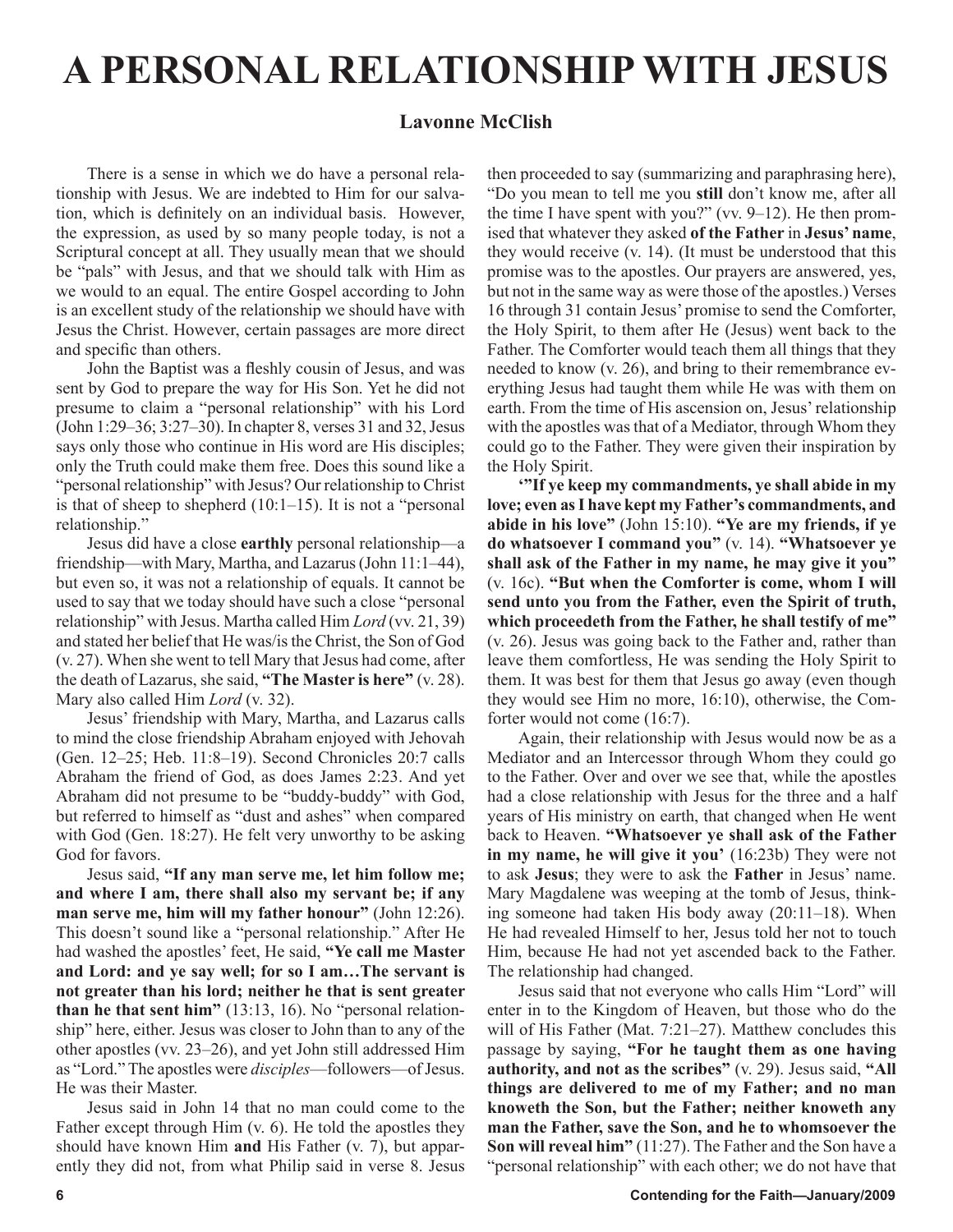kind of relationship with either. Once when He was teaching, His mother and His brothers came, wanting to see Him. But He said, **"For whosoever shall do the will of my Father which is in Heaven, the same is my brother, and sister, and mother"** (Mat. 12:46–50). Apparently Jesus' earthly family thought they had a close personal relationship with Him. The relationship that matters to Him is with those who **obey** Him.

In Matthew 14 we read the account of the apostles in a boat on the stormy Sea of Galilee. Jesus came to them, walking on the water, and when they saw Him they were afraid. Peter wanted to walk to Jesus on the water. But when He took his eyes off Jesus and began to look at the waves, he was afraid and began to sink. Jesus scolded him for doubting. When they got to shore, the apostles came and worshiped Jesus, saying, **"Of a truth thou art the Son of God"** (Mat. 14:24–33). No close "personal relationship" here. The apostles knew themselves to be vastly inferior to the Christ.

In Caesarea, Jesus asked the apostles who men said that He was. Then He said, **"But whom say ye that I am?"** Peter answered, **"Thou art the Christ, the Son of the living God"** (16:13–17). No "personal relationship" here. Jesus went on to say that we would have to deny ourselves if we want to follow Him (v. 24). When He comes again, He will reward every man according to his works (v. 27)—clearly we are in a subordinate relationship with Jesus.

In Matthew 17 we have the account of Christ's transfiguration in which He was apparently given His Heavenly glory again for a short time, and Moses and Elijah came to talk with Him. He had taken Peter, James, and John with Him. Peter, not realizing what he was saying, wanted to honor Jesus **and**  Moses, **and** Elijah. But the voice thundered from Heaven, **"This is my beloved Son, in whom I am well pleased; hear ye him"** (vv. 1–6, emph. LJM). Not Moses and the law, not Elijah and the prophets, but Christ only. Clearly there was no close "personal relationship" here, but an atmosphere of awe. They had seen the glory of Christ and heard the Father's voice. Matthew 18:11 says, **"For the Son of man is come to save the lost."** He is our **Savior**. We can have no "personal relationship" with such a One.

Zebedee's wife, the mother of James and John, came to Jesus, **worshiping Him**, asking Him to give her sons places of honor in His kingdom. Jesus' answer shows that the earthly relationships were not going to be the important ones (Mat. 10:20–23). Even two members of His "inner circle" would not be guaranteed closeness to Him after His kingdom came. Jesus used this occasion to teach the lesson that the greatest in the kingdom is the one who serves (v. 26–28).

In the parables related in Matthew 25, do even the **faithful** have a "personal relationship" with Jesus? Jesus, while He was on the earth, was even closer to Peter, James and John than he was to the rest of his apostles. Did they have a "personal relationship" with Him, according to Matthew 26:36–46, when they were supposed to be waiting and watching with Him? Jesus, in talking to the apostles just before He went back to Heaven, said, "All power is given me in Heaven and on earth. Go ye therefore and teach all nations, baptizing them in the name of the Father, and of the Son, and of the Holy Ghost. Teaching them to observe all things whatsoever I have commanded you; and, lo, I am with you alway, even unto the end of the world" (28:18–20). Jesus would be with the apostles, yes; but He was clearly the One in authority—not a "personal relationship."

In the first chapter of the Gospel according to Mark, Jesus called His apostles: **"Come ye after me, and I will make you fishers of men,"** He said to the four fishermen (vv. 17–20). This was a follower/leader relationship, not a "personal relationship." Jesus was even able to command the unclean spirits and make them come out of people (v. 27), which showed His Deity.

The second chapter of Mark tells about the man sick of the palsy (he was paralyzed) whose four friends let him down, on his bed, through the roof because that was the only way they could get to Jesus. To everyone's surprise, instead of healing him right away, Jesus said, **"Thy sins be forgiven thee"** (v. 5). As usual, some of the scribes were present, and they began to "reason" in their hearts, **"Why doth this man thus speak blasphemies? Who can forgive sins but God only?"** (v. 7). Jesus, knowing their thoughts, said, **"Whether is easier to say to the sick of the palsy, Thy sins be forgiven thee, or to say, Arise, take up thy bed, and walk? But that ye may know that the Son of man hath power on earth to forgive sins, (he said to the sick of the palsy,) I say unto thee, Arise, take up thy bed, and walk"** (vv. 9–11). Could they—or can we—have a "personal relationship" with One who has the power to forgive sins and to cure diseases?

In Mark 4, we have a different account of a storm on the Sea of Galilee. This time, Jesus was in a boat with the apostles, only He was asleep on a pillow. When they, in terror, woke Him, He rebuked the storm by saying simply, **"Peace, be still."** The fearful apostles, talking among themselves after Jesus had rebuked them for their lack of faith, said, **"What manner of man is this, that even the wind and the sea obey him?" They didn't seem to feel a close "personal relationship,"** but a reverent realization that they were in the presence of Deity.

The fifth chapter of Mark tells of a woman who had an issue of blood for twelve years, and had spent all that she had on physicians, but still had her disease. She thought to herself that, if she could just touch His clothes, she would be healed; and surely enough, she was. But what she had not counted on was that Jesus felt power (virtue) go out of Him. She was afraid, but she came forward and fell down before Him, telling Him the truth (vv. 25–34). She realized that He knew what she had done. Question: Did that woman have a close "personal relationship" with Jesus?

When, in Mark 8, Jesus began to teach them that He must suffer many things and be killed, Peter took Him aside and began to rebuke Him (v. 32). Now, it may be that Peter thought he had a close "personal relationship" with Jesus, but Jesus relieved him of that notion: **"Get thee behind me, Satan; for thou savorest not the things that be of God, but the things that be of men"** (v. 33). In Luke 5:4–5, Jesus, sitting in Simon Peter's boat, told Simon to launch out into the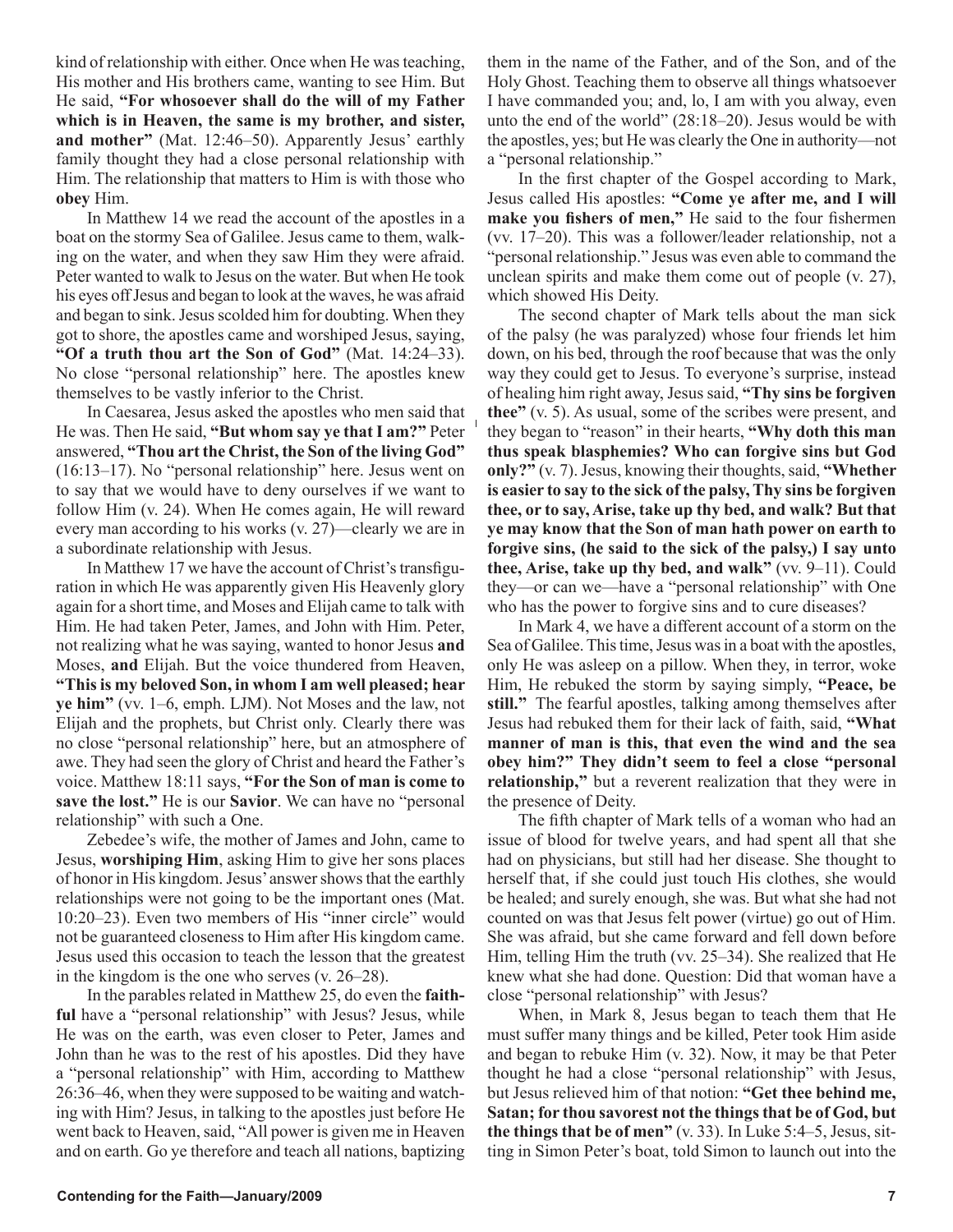deep and let down his net. Peter replied, **"Master, we have toiled all night and have taken nothing. Nevertheless at thy word I will let down the net."** Here, again, we have the Master/Servant relationship, not a "personal relationship."

Jesus said to His disciples, **"And why call ye me Lord, Lord, and do not the things which I say?"** (Luke 6:46). If we had a close "personal relationship" with someone, would we call him Lord? Jesus said in Luke 17:7–10, speaking to His apostles,

**"Which of you, having a servant plowing or feeding cattle, will say unto him by and by, when he is come from the field, Go and sit down to meat? And will not rather say unto him, Make ready wherewith I may sup, and gird thyself, and serve me, till I have eaten and drunken; and afterward thou shalt eat and drink? Doth he thank that servant because he**  **did the things that were commanded him? I trow not. So likewise ye, when ye shall have done all those things which are commanded you, say, We are unprofitable servants; we have done that which was our duty to do."**

What kind of relationship is that?

In none of these accounts (and we have only skimmed the surface of four of the books of the New Testament) do we find any hint of a "personal relationship" with Jesus Christ. We are His servants, His followers, His sheep—and He is our Master, our Leader, our Shepherd, and our Mediator between us and God.

> **—908 Imperial Drive Denton, TX 76209**

# **PRAY WITHOUT CEASING**

## **Martha Bentley**

In 2 Peter 1:3-4 we are told—

**according as the divine power hath given unto us all things that pertain unto life and godliness through the knowledge of him that hath called us to glory and virtue whereby are given unto us exceeding great and precious promises; that by these ye might be partakers of the divine nature, having escaped the corruption that is in the world though lust.**

This being true, should we not offer continual thanks for these many blessings? So many prayers today are simply "gimme" prayers to satisfy personal desires. Certainly God knows our needs before we ask (Matt. 6:8), but He desires that we pray for these needs (Matt. 6:9-13). We are assured He hears the prayers of the righteous (Prov. 15:29), and has delight in the prayers of the upright (Prov. 15:8).

However, God will not accept just any prayer from anyone, no matter how fervent or scriptural in content it is (Gal. 3:27; Eph. 1:3; Acts 2:42). Moreover, James 4:3 tells us, **"Ye ask, and receive not, because ye ask amiss, that ye may consume it upon your lusts."** And again, **"If ye abide in me and my words abide in you, ye shall ask what ye will and it shall be done unto you"** (John 15:7). Further, Christians are told to, **"Pray without ceasing"** (1 Thess. 5:17). Again, **"if we ask any thing according to his will, he heareth us: And we know that he hear us, whatsoever we ask, we know that we have the petitions that we desired of him"** (1 Thess 5:18).

For *what* then are we to pray? Since God has already given us *all* things, we should not cease to thank Him for all the many daily blessings. In the morning when you awake do you immediately thank God for the night's rest and a place to rest, or are you in such a hurry you forget? Get up a few minutes earlier and have a minute to be thankful. Do you ask God to see you safely to your destination and thank Him when you arrive safely? We live in a free country. Do you continually thank God for our freedoms? Are you thankful for your Bible and the ability and freedom to read it? Does

a beautiful sunset evoke immediate thanks from you? There are so many of our blessings we simply take for granted, though they are given daily (Psa. 68:19). The early church **"continued daily"** in their service (Acts 2:46).

How can we think that prayers we have in our worship services Sunday and Wednesday can begin to suffice for all the other days filled with countless blessings? God is our Father and we should count it a privilege to be able to talk with him at any time, not just in time of trouble. What kind of relationship would prevail with our earthly father if we spoke to him as infrequently as some do their heavenly Father? Even our Lord felt the privilege of prayer when He rose up before day that He might go pray in private (Mark 1:35). *Think about it*.

> **—8305 S. Burchfield Dr. Oak Ridge, TN 37830**

## **FREE CD AVAILABLE**

*Contending for the Faith* is making available a CD-ROM free of charge. *Why is this CD important? ANSWER*: It contains an abundance of evidentiary information pertaining to Dave Miller's doctrine and practice concerning the reevaluation/reaffirmation of elders, MDR, and other relevant and important materials and documents directly or indirectly relating to the Brown Trail Church of Christ, Apologetics Press, Gospel Broadcasting Network, MSOP, and more.

To receive your free CD contact us at *Contending for the Faith*, P. O. Box 2357, Spring, TX 77383-2357, or email us at dpbcftf@gmail.com.

If you desire to have a part in the distribution of this important CD you may make your financial contributions to the Spring Church of Christ, P. O. Box 39, Spring, TX 77383.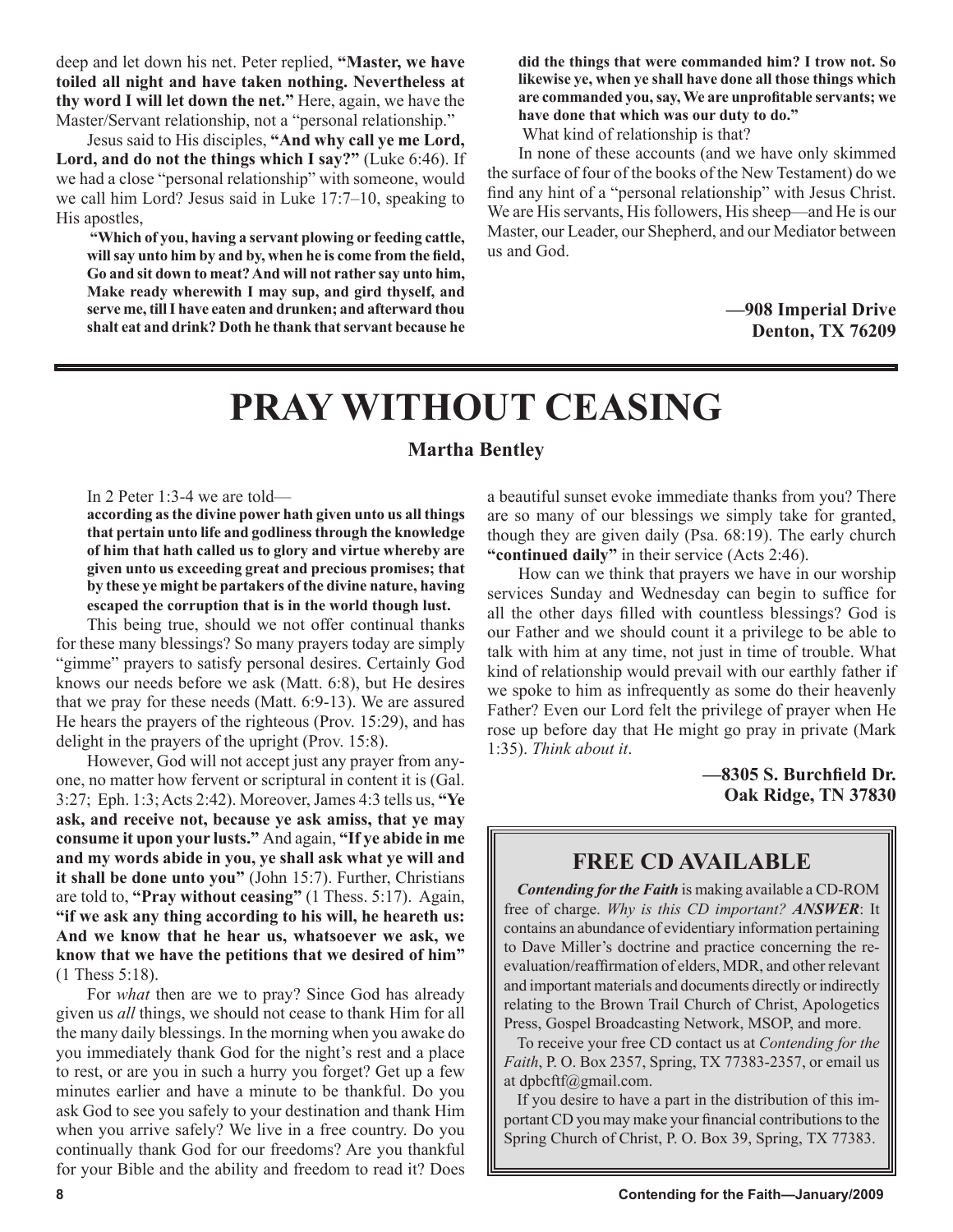## **THIS IS EXACTLY WHAT YOU CAN EXPECT FROM THE "NO" ON PROP. 8 CROWD —***INTOLERANCE***—**

## **Johnny Oxendine**

The newspapers (*See documentation following article*) carried a story recently about a Sacramento, CA theater director who resigned his position amid the furor over his donation to the *Yes* on Proposition 8 campaign. The company is a non-profit musical theater company, but it is now the Exhibit A of what can and will happen in this state if the proponents of sin have their way.

Scott Eckern resigned after it became known (tracked down by online activists with a website that lists the contributors to Yes on 8) that he had made a \$1000 donation to Yes on 8 (which amended the state Constitution to recognize only marriage between a man and a woman). His donation stemmed from his religious beliefs (he is a Mormon), but because he opposed same-sex marriage he has been a focal point of anger by the theater community that was opposed to the proposition. Some were refusing to stage their plays, some actors were refusing to perform, and some supporters of the theater were threatening to withdraw their financial support. Now you can see clearly the ugly head raised if you do not agree with the homosexual agenda. Boycotts and protests have been covered by the news media almost daily to keep the pot boiling.

What they are hoping is that this does not cause a backlash against the No on 8 crowds because it will make them look as if they oppose freedom of expression. It exposes a crazed mentality that will not accept the majority view that was simply another reaffirmation of a previously passed proposition (Prop 22 in 2000) that the state courts had overturned. There is no need here to discuss the merits of the proposition itself; the Bible describes God's view of such behavior in both Romans 1 and 1 Corinthians 6:9-11. What this does show us is the relentless efforts of those who are set on mandating an acceptance of sin will not stop with this proposition defeat, but may force it to a higher level – the United States Supreme Court. Then the matter will, perhaps, be settled once for all (and we can only hope that the right way will win out in that vote).

This mentality is prevalent even in the brotherhood. The idea that even if something is wrong, if enough of the brethren will support it, time will be on their side though the scriptures are not. How sad for any to feel the need to rely on numbers for their point to gain validation.

This so-called movement behind same-sex marriage is not going to stop. It would have been interesting to know what would have happened if the election had gone a different way. There would have been a huge complaint by that community that the election was over and we would need to get over it.

Brethren cannot be intimidated or tolerant of such aberrant behavior. The efforts to keep the definition of marriage as it is now will require an awareness that does not dissolve into complacency. What we are seeing are the true colors of those who are marching and shouting for something – anything – to help overrule the will of the people.

If we cannot abide by laws, and will always complain that unless our view is adopted, we will protest in the "whatever" way appeals to us until we wear you out. Well, contend brethren!

## **—P. O. Box 5026 San Mateo, Ca. 94402**

*[San Francisco Chronicle*, *"Theater Official Quits Over Anti-Gay Donation"*, Wednesday, November 12, 2008, Associated Press. Also, *"The Ugly Backlash Over Proposition 8"*, John Diaz, *San Francisco Chronicle:* Wed., Nov. 23, 2008. Diaz's article appeared on page G – 9 of the *San Francisco Chronicle*. John Diaz is The *Chronicle's* editorial page editor. You can e-mail him at jdiaz@sfchronicle.com. **—***Editor]*

# **DVD'S OF THE FIRST THIRTY-FIVE YEARS OF** *CFTF*

## **THE DVD SELLS FOR \$50.00 PLUS S&H. ORDER FROM**

*CONTENDING FOR THE FATIH***P. O. BOX 2357SPRING, TEXAS77383-2357**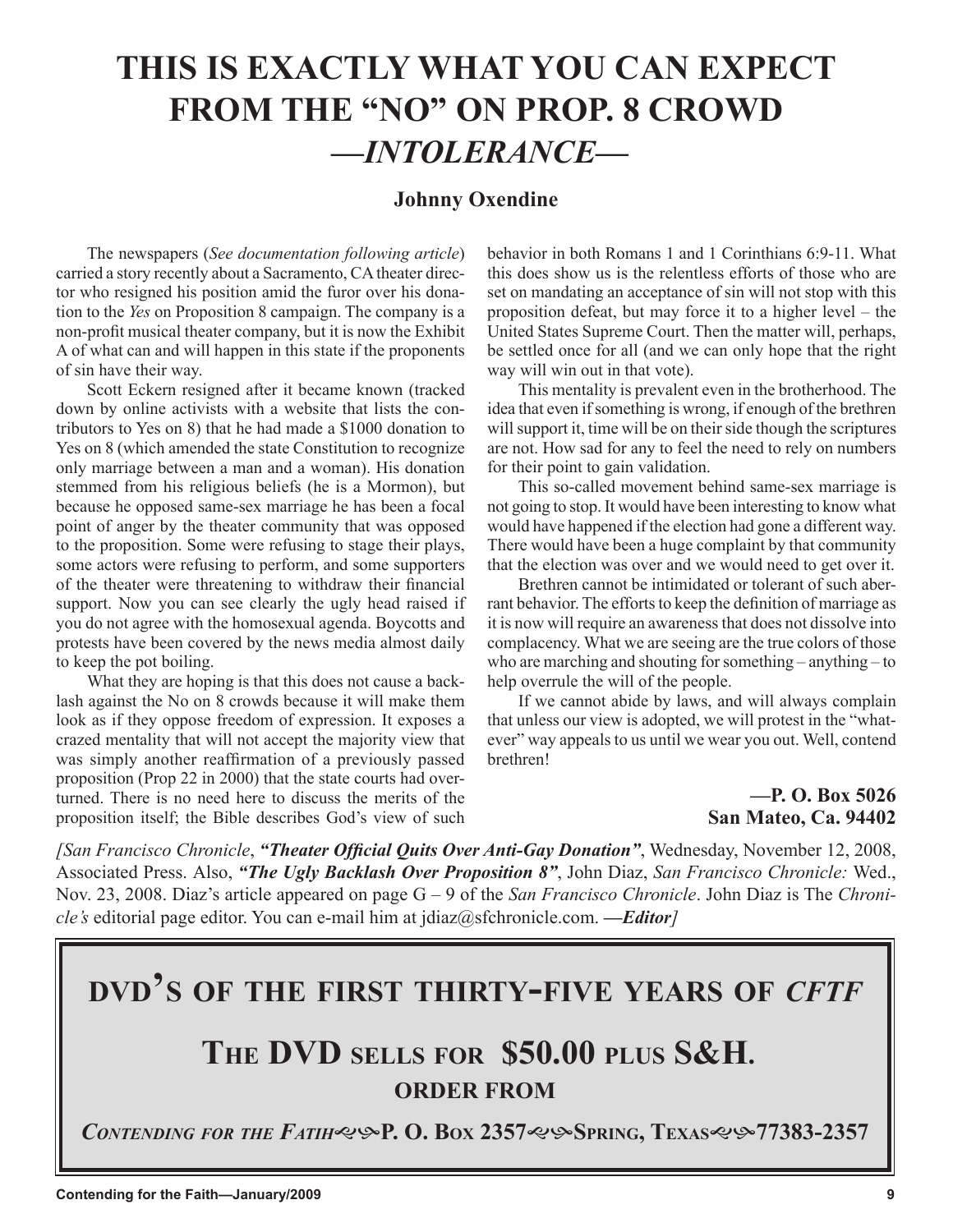# **PRESENT DAY SODOM**

## **Daniel Denham**

Everyone familiar with the Bible can recall the fate of the wicked cities of the Plain in Genesis 19. Among those cities were Sodom and Gomorrah, cities whose moral decadence was so great that their very names have come to be associated in our vernacular with debauchery and sexual perversion. Their evil in going after *strange flesh* helped doom them to a state of ignominious disrepute rarely paralleled in history. The evils of Sodom in the practice of homosexuality gave rise to the name *"sodomite"* as a synonym for *"homosexual."*

Today a new Sodom darkens the earth. It is a land where homosexuality is flaunted as merely an *alternate life-style*. In one of its major cities the number of practicing sodomites is estimated to include one out of every five people in its census. One film company recently put out a movie in which the Savior and Lord of glory was portrayed as an effeminate homosexual who also *had flings* with Martha and Mary. It is a land where some religious leaders have stepped to the forefront to defend such practices as *normal and wholesome*.

One Pentecostal minister, familiar to millions in his homeland, was defrocked by his denomination due in part to accusations that he engaged in this type of conduct himself. A bill that would grant full civil rights on the grounds of sexual preference has been introduced into this nation's legislature. This law, if passed, would grant the same rights that exist under the law to race or ethnic origin to any wishing to practice an aberrant form of sexual behavior. An amendment to this nation's constitution was narrowly defeated. It would have granted full license to such conduct. A recent scandal rocked its Senate when it was discovered that several hundreds of thousands of dollars of federal revenues (tax monies) were given to homosexual front groups to estab-

# HELP US GROW!

Sign up at least five new subscribers to CFTF in 2009

Send subscriptions to: P.O. Box 2357 Spring, Texas 77383–2357 lish and conduct seminars and clinics on better homosexual techniques.

By now you have undoubtedly realized that the new Sodom is the United States. The trends that are in motion moving us toward the ashe-heap of history must be reversed. Homosexuality must be denounced from our pulpits and its practitioners among our own members (and there are more than one might imagine normally!) disciplined. It is a sin (cf. Rom. 1:26-28; Jude 7). If there are not enough righteous left to deliver this nation, then it—as did the cities of the Plain before—shall fall! (Ezek. 22:30-31). May God open our eyes to see the bleak and dismal future for our land, our children and their children, etc. if we fail to stand for what is right! If God's people cannot be depended upon to further sound moral values, then who can?

> **—607 72nd St. Newport News, VA 23605**

# **2007 SPRING CFTF LECTURES**

**CD'S, DVD'S, MP3, &VIDEO RECORDINGS ORDER FROM:**

> **Jim Green 2711 Spring Meade Blvd. Columbia, TN 38401**

## **PHONE**: (**931) 486–1364 www.jgreencoc-video-ministry.com email at jgreencoc1986@yahoo.com**

**THE 2008 BOUND VOLUMES OF CFTF ARE AT THE PRINTER. WRITE, PHONE OR E-MAIL US TODAY FOR YOUR COPY. WHY NOT ORDER AN EXTRA COPY FOR A FRIEND**?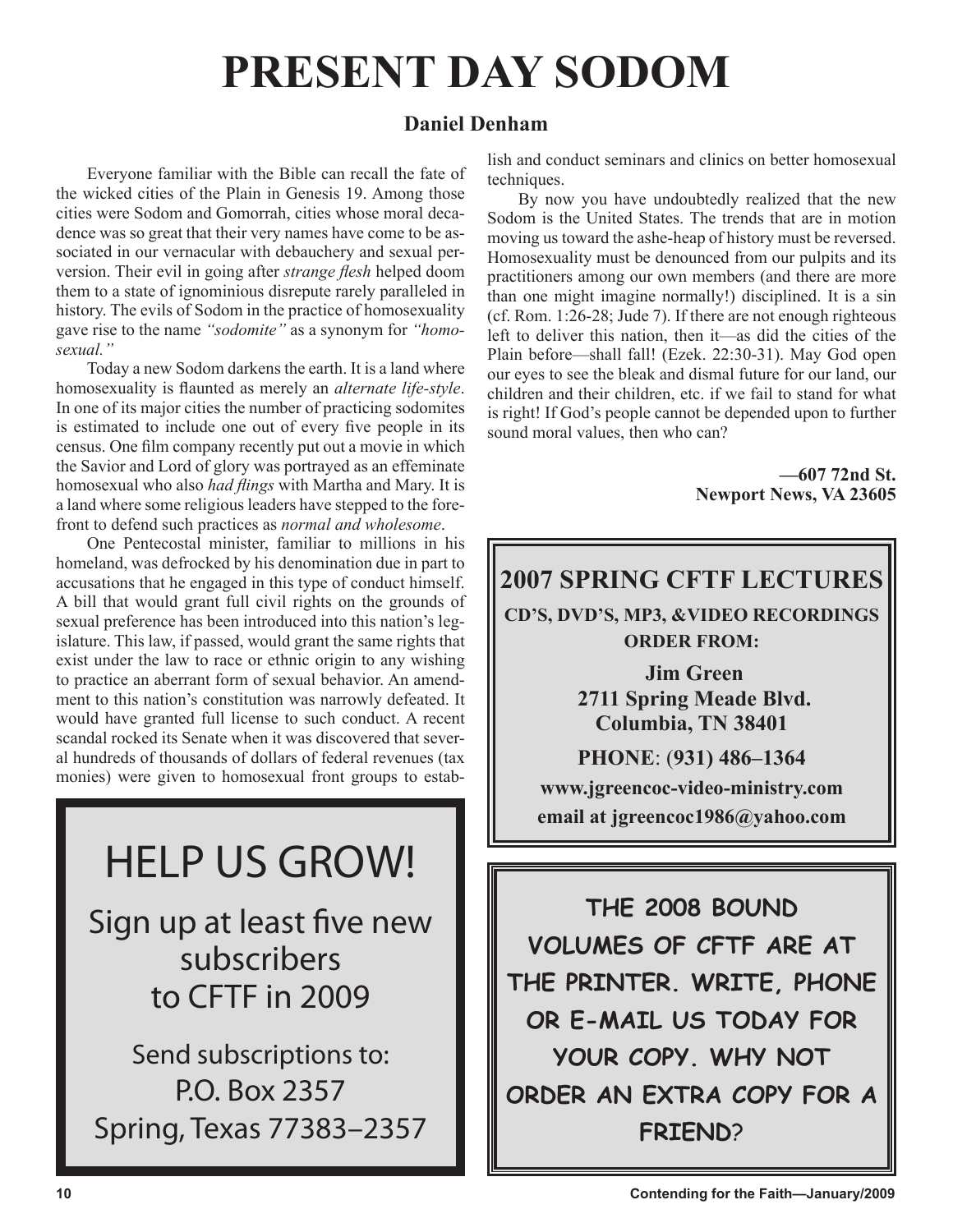# **WHY IS IT?**

## **Alton W. Fonville**

Why is it that some of the most religious people in the world are the last ones to see the truth of God's word regarding what the prophets told was sure to come? Jehovah sent His prophets to tell them of things to come, and to warn them of certain destruction if they continued in their rebellious and sinful ways of life. After that, He sent his only begotten Son into the world to be their Savior and High Priest under a new priesthood, to provide blessings which they had not known before under the old covenant. It has not changed since the days of old. The "chief priests" in the Levitical priesthood should have known better but, they were the very ones responsible for the crucifixion of our Lord Jesus. The scribes and the Pharisees were the ones calling out, **"crucify him, crucify him."** He was their Savior, but, they did not recognize Him. He did not come "as they wanted and had expected."

Many times while Jesus was here trying to teach people, He would ask them, "Have ye not read the scriptures?" It was in them, to which they claimed so much allegiance, that He pointed out very bluntly on one occasion, **"Ye do err, not knowing the scriptures, nor the power of God"** (Matt. 22:29). At another time, He again put them in their place by telling them a true story regarding Himself: **"And have ye not read this scripture; The stone which the builders rejected is become the head of the corner"** (Mark 12:10). The Jews were told, as they were trying to trap Him and to kill Him, **"And ye have not his word abiding in you: for whom he hath sent, him ye believe not. Search the scriptures; for in them ye think ye have eternal life: and they are they which testify of me. And ye will not come to me, that ye might have life"** (John 5: 38-40). He first offered His own people, the Jews, a chance to receive their Messiah and the blessings which He provided, but, they rejected His many offers and the Gentile world reaped the benefits under the Priesthood which God set up. Shortly before His ascension back into heaven, He told disciples: **"These are the words which I spake unto you, while I was yet with you, that all things must be fulfilled, which were written in the law of Moses, and in the prophets, and in the psalms, concerning me"** (Luke 24:44). So why is it that people can hear the words of God and at the same time, not accept them?

Could it be from a lack of serious study? Or, could it be from the putting of human wisdom up in competition to that of Almighty God's infinite wisdom? Maybe it could be from one never "setting his heart" to believe what God has told us. They still have some reservations about the absolute truth and its authority in what He left as a guide for us in that one and only way to the Father. Remember, Jesus did say, **"I am the way, the truth and the life."** He did not say "I am a way among many different ways." That is the false teaching which you can hear from so many different denominational speakers, and it is also permeating the body of Christ, the church which Jesus established, recorded in the book of Acts. It is sad to note that some of our gospel preachers are actually heard to say things like, *"I choose not to believe certain things because I want to believe it another way less offensive."* In spite of what the text clearly reveals, they have a version of the event which they choose to believe. Is this not putting our wisdom against God's? Was our heavenly Father not capable of providing accurate information for our journey to heaven? Did He not preserve His holy Word for us through His infinite providence? How can we, His "finite creation" indict our very Creator and accuse Him of being derelict and unable to give us the proper words for a correct understanding of His divine will? When those teachers give us different meanings from what God plainly said, they need to be **"marked and avoided"** and they are not worthy of support from faithful brethren. We need to be put to shame for our lack of study and the faith which it would insure.

## **—337 Madison 4605 St. Paul, AR 72760**

Eyes will not see when the heart wishes them to be blind – Desire conceals truth, as darkness does the earth — seneca

# **Gift Subscriptions Do you know of an individual or a church**

**that needs to be made aware of the false doctrines and teachers that are troubling the Lord's church today? If you do, why not give them a subscription to** *CFTF***?**

## **SUBSCRIPTION PLANS**

**Single subs., One Year, \$14.00; Two Years, \$24.00; Five One-Year Subs., \$58.00. Whole Congregation Rate: Any congregation entering each family of its entire membership with single copies being mailed directly to each home receives a \$3.00 discount off the Single Sub. Rate, i.e., such whole congregation subs. are payable in advance at the rate of \$11.00 per year per family address. Foreign Rate: One Year \$30.00.**

## **MAIL SUBSCRIPTIONS TO: P.O. BOX 2357 SPRING, TEXAS 77383-2357 cut here**

**1 Yr. 2 Yrs.**

**NAME\_\_\_\_\_\_\_\_\_\_\_\_\_\_\_\_\_\_\_\_\_\_\_\_\_**

**ADDRESS\_\_\_\_\_\_\_\_\_\_\_\_\_\_\_\_\_\_\_\_\_\_\_\_\_\_\_\_\_**

**CITY\_\_\_\_\_\_\_\_\_\_\_\_\_\_\_\_\_\_STATE\_\_\_\_\_\_\_\_\_**

 $ZIP$  and  $ZIP$  and  $ZIP$  and  $ZIP$  and  $ZIP$  and  $ZIP$  and  $ZIP$  and  $ZIP$  and  $ZIP$  and  $ZIP$  and  $ZIP$  and  $ZIP$  and  $ZIP$  and  $ZIP$  and  $ZIP$  and  $ZIP$  and  $ZIP$  and  $ZIP$  and  $ZIP$  and  $ZIP$  and  $ZIP$  and  $ZIP$  and  $ZIP$  and  $ZIP$  and  $ZIP$ 

### **Contending for the Faith—January/2009 11 and 2009 12 and 2009 12 and 2009 12 and 2009 12 and 2009 11**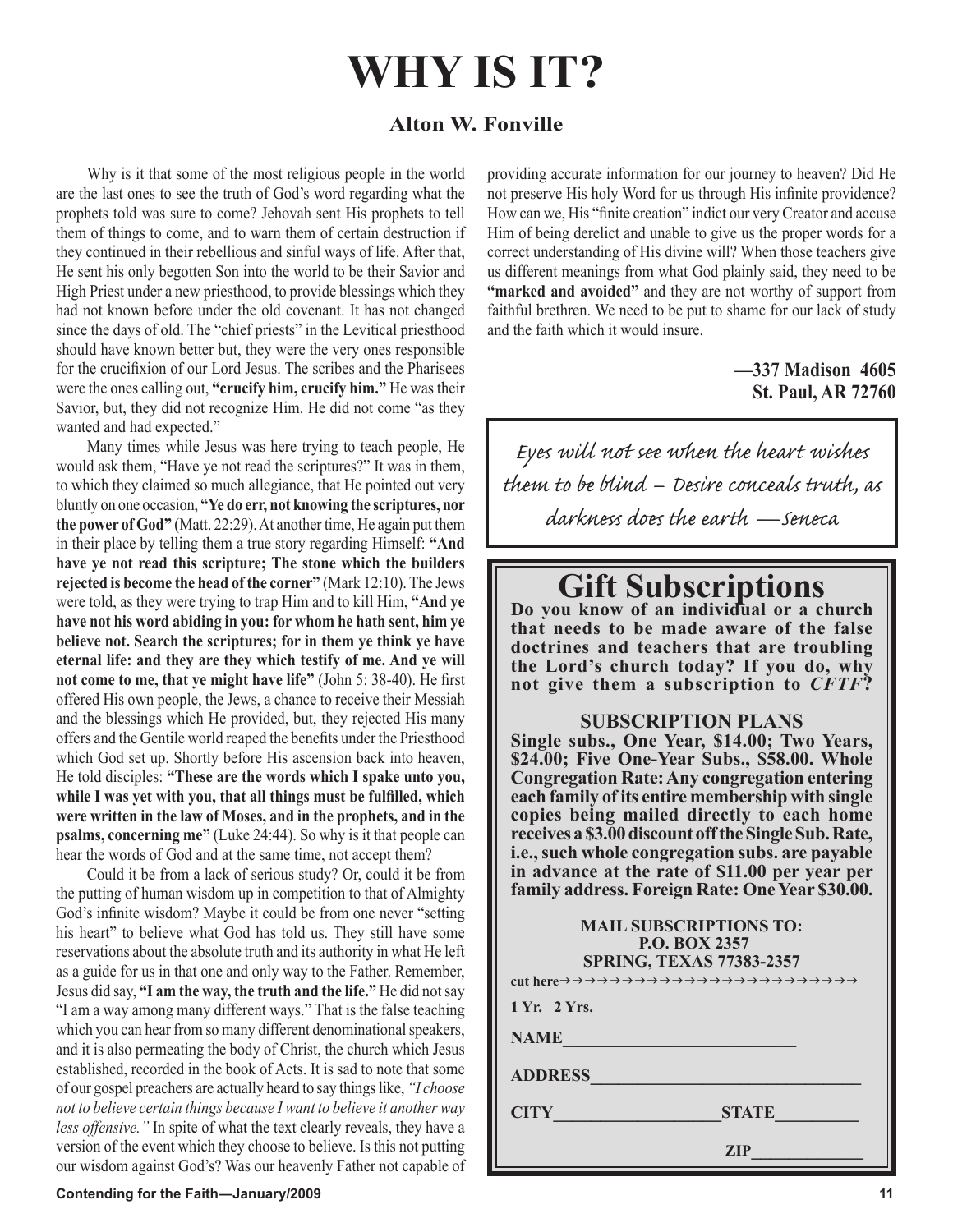*[The following installment is the first in a series of articles concerning the eldership that we will print, the Lord willing, over the next several months. Originally this information appeared in a single uncopyrighted booklet written and printed in about 1990. It was one of the last literary productions of the lamented gospel preacher, brother Bill Jackson. Although it seems impossible, Bill has been in eternity for almost 20 years, having passed from this life to his reward in April 1991 during his sixty first year. Time has not altered the timeless Truth taught in brother Jackson's material on this most important subject. Herein, therefore, is another work from Bill's pen that continues to teach us. Indeed, he being dead yet speaketh. Your editor continues to believe that brother Jackson's material about elders' life and work is true to the Bible, practical and beneficial for the edification of the Lord's church for those who study it and are exercised thereby.*

*Regardless of how sinful preachers become, how ungodly deacons are, how incompetent Bible class teachers turn out to be, or how bad anyone else in the church is or will be, if the elders were willing to do at all costs what God commanded them to do, no problem could arise in God's church that would not be solved by faithful elders. Thereby, the Lord's church would kept faithful to God.*

 *With those points in mind we commend you to the first article and the articles to follow in this serious and sobering study of the elders—God's men—those who tend Christ's church.*

*The only alterations made to brother Jackson material was for the purpose of putting it into article format. —DPB]*

ড়ড়ড়ড়ড়ড়ড়ড়ড়

"...a bishop must be blameless, as the steward of God ..." (Titus 1:7)

## **ELDERS: Who Are These Men?** *Those Who Watch Over Souls (1)*

**W. N. "Bill" Jackson** 

### **THE NATURE OF THE MEN AND THEIR WORK**

*(1) ELDERS OCCUPY AN OFFICE IN THE NEW TES-TAMENT CHURCH*. The office is established by God, with both the work and the nature of the men set forth plainly in the New Testament. In re-visiting the congregations established in an initial visit, Paul, on his first missionary journey, saw to it that " **... they ... ordained them elders in every church"** (Acts 14:23). Pointing young preachers to the work before them, Paul stresses the qualifications and some of the work to be embraced by elders (1 Tim. 3: 1-7; Titus 1 :5-11). The apostle pointed out that the selecting of elders would be a *setting in order* a matter that was lacking (Titus 1 :5).

*(2) ELDERS ARE TO BE SPIRITUAL MEN.* Our emphasis is on the word *spiritual*, and it must be. Far too many congregations have rushed to select men, all the while noting the points of 1 Timothy 3 and Titus 1, but with little emphasis on the spirituality of the men. All qualifications are given in the Word, and must be noted, but it should not be the case that the man's marital status and having believing children — topped off with his being *good in money matters*—virtually assures his selection. CHARACTER qualities are most vital, and many congregations have learned to their sorrow that trouble came, not as regards whether the man had a wife or children, nor as to his businesslike manner, but in behavior completely contrary to the character qualities God sets forth.

*(3) ELDERS ARE TO DO A SPIRITUAL WORK*. Once more, the men are to be of spiritual quality because theirs is to be a spiritual work. The meaning is that the men must be selected in view of the work that is before them. They need to know what that work is, and the congregation needs to know the same. The points we are now making all come together in this: *Men who are non-spiritual will not be able to do the spiritual work God gives them to do!*

## **NEW TESTAMENT WORDS CONCERNING THE MEN**

In order that we might appreciate the work of elders, we wish to briefly look at the functioning as set forth by God. Our device will be to look at the actual words used in the New Testament to refer to their work, and we find these:

*(a) BISHOP (Greek: EPISKOPOS)—*One who oversees, looks upon, inspects, sees after, cares for, guards, visits, watches over, watches after and superintends. This is the word used by Peter in charging the elders to **"take the oversight"** (1 Peter 5:2), and the word used by Paul in stating that these men are made **"overseers"** (Acts 20:28). We cannot see the range of expressions within the word "bishop" without knowing that elders have a great work to do.

*(b) ELDER (Greek: PRESBUTEROS)*—One who presides over assemblies, who is older, one of age, with appropriate dignity and wisdom. This is the word most often used in the New Testament because in its basic meaning it has use referring to elders in Judaism as well as those who are elders (elderly) in terms of years. It is the most frequently used word pertaining to elders in the church. The meaning of the word fits exactly with the points regarding the elder not being new in the faith (*a novice*, 1 Tim. 3:6) and having established himself then both in the faith and in terms of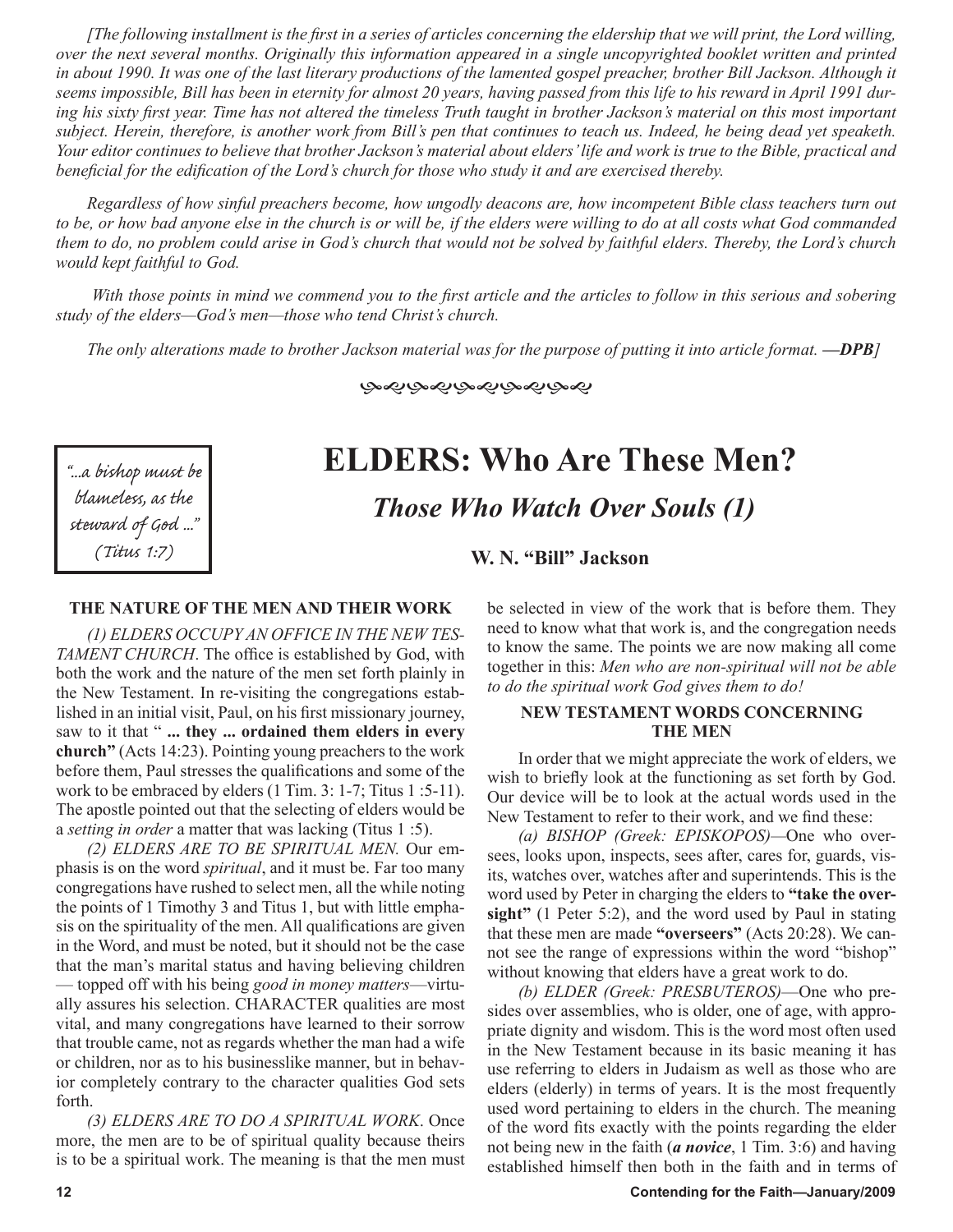the maturity coming from family leadership responsibilities. Again, one with the character qualities God sets forth would be then expected to possess the needed wisdom and dignity. That element in the meaning of the word, *"a presider over assemblies,"* also fits exactly the point of elders having rule, watchcare and superintending responsibilities, combined with the next point we will make.

*(c) SHEPHERD/PASTOR (Greek: POIMEN)*—One who tends, feeds, cherishes, guides, nourishes and protects a flock. It is the word *pastor* in Ephesians 4:11, and is used as regards the flock of God in 1 Peter 5:2, to be fed, tended to by these men. Their work, then, is to pastor the flock, with all the varied implications of the words used (above) in definition.

*(d) RULER - (Greek: HEGEOMAI)*—One who leads, leads the way, goes first, chief. The word itself has application in a number of ways in the New Testament. but in the instance of Hebrews 13:7, 17 it refers to the office we are now discussing. In a time when some men are quick to assert that elders *do not rule*, these verses are most important in that, especially in verse 17, the rest of us are told to obey and submit.

These are sufficient to let us know the awesome responsibilities given to those who serve as elders. Hebrews 13:17 further stresses that elders will have to give an accounting —yea, one day before He who is the Chief Shepherd (1 Peter 5:4) all who have thus served will make an accounting.

### **Most Important: It Takes Time**

Though we will be looking at the men and the qualities of their lives later, just here we want to state that the work of elders involves TIME and INTEREST and CONCERN beyond that given by the rest of those who make up the church. Those who embark upon this work need to know that they are taking on responsibilities IN ADDITION TO all the other responsibilities they share with all other members of the congregation. An elder must continue to do all that is required of all members, and must also be aware that he is to be an example before all in the work, and additionally has taken on oversight responsibilities.

In all of our study with a congregation, and with men who may be considered for the work, it is with urgency that we state this: DO NOT TAKE THE WORK IF YOU ARE UNWILLING TO TAKE THE TIME! And, very often it will mean that you MAKE THE TIME by letting some secular matter go that you attend to the work of the Kingdom!

**—DECEASED**

## **A QUESTION OF FELLOWSHIP**

### **Roelf L. Ruffner**

Benevolence for the New Testament Christian is not a matter of option but of faithfulness to our Lord and Savior. **"But whoso hath this world's good, and seeth his brother have need, and shutteth up his bowels of compassion from him, how dwelleth the love of God in him?** (I John.3:17). The same principle applies to a local congregation of God's people. **"Pure religion and undefiled before God and the Father is this, To visit the fatherless and widows in their affliction, and to keep himself unspotted from the world"** (James 1:27). For several generations congregations and individuals have scripturally used this passage and others to justify the financial support of an orphan's home. Many young lives have been blessed in the process.

This is why I was disappointed to read the December issue of THE CONCERN, a newsletter put out by the Mountain States Children's Home (MSCH) in Longmont, Colorado. In it there was a report on their Annual Benefit Auction. Mentioned as first on a list of Corporate Donors to the auction was the "Rocky Mountain Christian Church". I preach for the High Plains church of Christ in Cheyenne, Wyoming, and we have supported MSCH financially for a number of years. After Wednesday evening Bible study I showed the newsletter to some of the men of the congregation (we have no elders.). They agreed that I should investigate and find out what was going on at MSCH.

**Contending for the Faith—January/2009 13** The next day I did a simple internet search and found that the Rocky Mountain Christian Church (RMCC) was

a large congregation of the Independent Christian Church denomination. It is located in Niwot, Colorado. I called MSCH and later that day the President of the Board of Directors returned my call. We had a cordial conversation with no harsh words exchanged by either side.

This brother confirmed that MSCH had indeed received funds from RMCC. He said that they had initially been contacted by them with an offer of a monetary donation. He had then met personally with the preacher and elders of RMCC. The Board had agreed to accept funds from this denomination and "saw nothing wrong with it".

I reminded this brother that Christians are to **"have no fellowship with the unfruitful works of darkness"** (Eph.5:11). Many in the body of Christ today do not realize that denominations are an abomination in the sight of the Lord (1 Cor.1:10). When our Lord prayed that night right before His betrayal He did not ask the Father that His followers tolerate religious division, rather **"that they all be one; as thou, Father, art in me, and I in thee"** (John 17:21). Brethren have swallowed whole the heresy of religious pluralism because all they hear from the pulpit is that sweet Siren's song of "unity in diversity." **"A wonderful and horrible thing is committed in the land; The prophets prophesy falsely, and the priests bear rule by their means; and my people love to have it so: and what will ye do in the end thereof?"** (Jer. 5:30-31).

It was also obvious from our conversation that this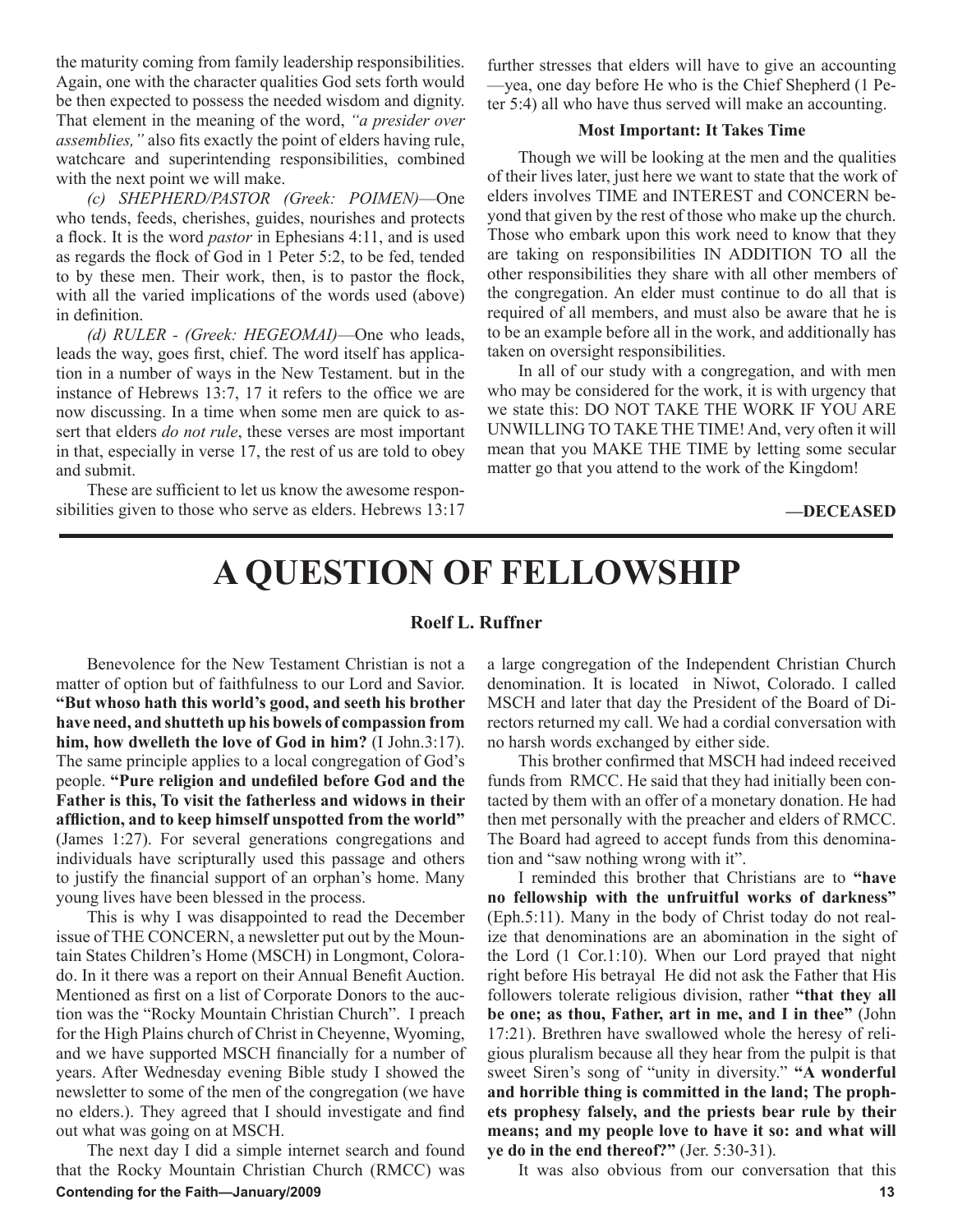brother saw no problem with knowingly taking money from any source. I asked him if he would knowingly receive money won in the lottery. Unhesitatingly he responded, "Yes!" He also commented, "But we are doing Christ's work here". I responded by asking him, "So you would agree that the end justifies the means?" After a pause he said, "I guess I would." Later, after our conversation, I recalled reading of another advocate in the New Testament of this same approach to decision making – the High Priest Caiaphas. As justification for the monstrous act of murdering the Son of God he said, **"Nor consider that it is expedient for us, that one man should die for the people, and that the whole nation perish not"** (John 11:50).

Brethren often see no ethical or Scriptural difficulty in taking money from any source or even dispensing the kingdom's money to anyone. I am afraid that brethren have a blind spot when it comes to money. They only see "green" and not black and white. They fail to see the spiritual connection to money the Bible calls "fellowship." To knowingly receive a donation from a religious group is to be in fellowship with that group. The apostle Paul and the Holy Spirit considered the financial support Paul received from other congregations as "fellowship". **"And ye yourselves also know, ye Philippians, that in the beginning of the gospel, when I departed from Macedonia, no church had fellowship with me in the matter of giving and receiving but ye only"** (Phil.4:15 – ASV). Likewise when brethren financially support the Gospel Broadcasting Network, knowing that they are in full communion with a marked false teacher, Dave Miller, they are in fellowship with GBN and, by implication, Dave Miller. I do not understand why brethren cannot see this. (Lest any reader should gather the wrong impression, I am NOT advocating the erroneous doctrine of Saints Only Benevolence. **"As we therefore have opportunity, let us to good unto all men, especially unto them who are of the household of faith"** (Gal.6:10 – emphasis mine RLR).)

This brother also threw into the discussion a familiar argument, for me. "MSCH is not the church". (You frequently hear this argument from defenders of apostate "Christian" universities to justify their unauthorized practices.) I agreed with him that an orphans' home is not the church but a home.

## **(Continued from Page 2)**

centurian exhorts his men to **"Stand fast!"** Immediately preceding the clash of arms the stalwart centurion shouts to his men, **"Quit ye like men!"** By which is meant be courageous in the face of the enemy. Also see Eph. 6:13-17. How important such advice is it to every loving faithful soldier in the Lord's Army who desires to be a good soldier in service to the Captain of his salvation (2 Tim. 2:3, 4; Heb. 2:10; Peter 1:10; Rev. 2:10). By experience Uncle Wilbert knew what he was doing when he advised Daddy concerning a soldier's conduct under fire. And, so did the apostle Paul when it comes to being a faithful soldier of the cross involved I understood that the Board, as the head of that home, can receive unsolicited donations from non-Christians. This principle is taught by the apostle Paul in 1 Corinthians 10:23ff regarding the eating of meat by a Christian which had been first offered to idols. By the same principle the church can accept that \$1 placed in the collection plate by the unbeliever.

But to knowingly receive funds from a denomination is a different matter. MSCH since its inception has been affiliated with the churches of Christ. I asked this brother what their public acceptance of this public donation says to a world which knows that churches of Christ teach that denominations are an abomination. What does it say to the Rocky Mountain Christian Church? All he would answer was a now common refrain, "But we are doing Christ's work here".

Brethren, the question of fellowship is paramount in our trouble times. Many pass themselves off as "Christians" but they don't quite meet the Biblical qualifications. Yet brethren are increasingly accepting such people (and their money) with open arms and no questions asked. But this is not the way the faithful of old treated such pretenders. When Ezra and the remnant started to rebuild the temple in Jerusalem their heathen neighbors wanted to "help".

**Then they came to Zerubbabel, and to the chief of the fathers, and said unto them, Let us build with you: for we seek your God, as ye do; and we do sacrifice unto him since the days of Esarhaddon king of Assur, which brought us up to hither. But Zerubbabel, and Jeshua, and the rest of the chief of the fathers of Israel, said unto them, Ye have nothing to do with us to build an house unto our God; but we ourselves together will build unto the Lord God of Israel, as king Cyrus the king of Persia hath commanded us** (Ezra 4:2-3).

I wish more of my brethren had the spiritual backbone of these brave men to refuse the wrong and choose the right when it comes to fellowship. May the Lord bless spiritual Israel with men who understand the preciousness of fellowship and the blessedness of obeying the Son of God!

## **—5211 Timberline Road Cheyenne, WY 82009**

in spiritual warfare.

Today, it is a shame, to say the least, that many who want to be known as faithful servants of the Lord have actually forgotten that in order to be such they must be soldiers of the Lord, fighting the fight of faith. Nevertheless the battle continues to rage. The war is not yet won. And, even if our death is called for, rather than forsake our post, let us not give one inch over to the enemy whether he or she is found in the church or out of it.

**—David P. Brown, Editor**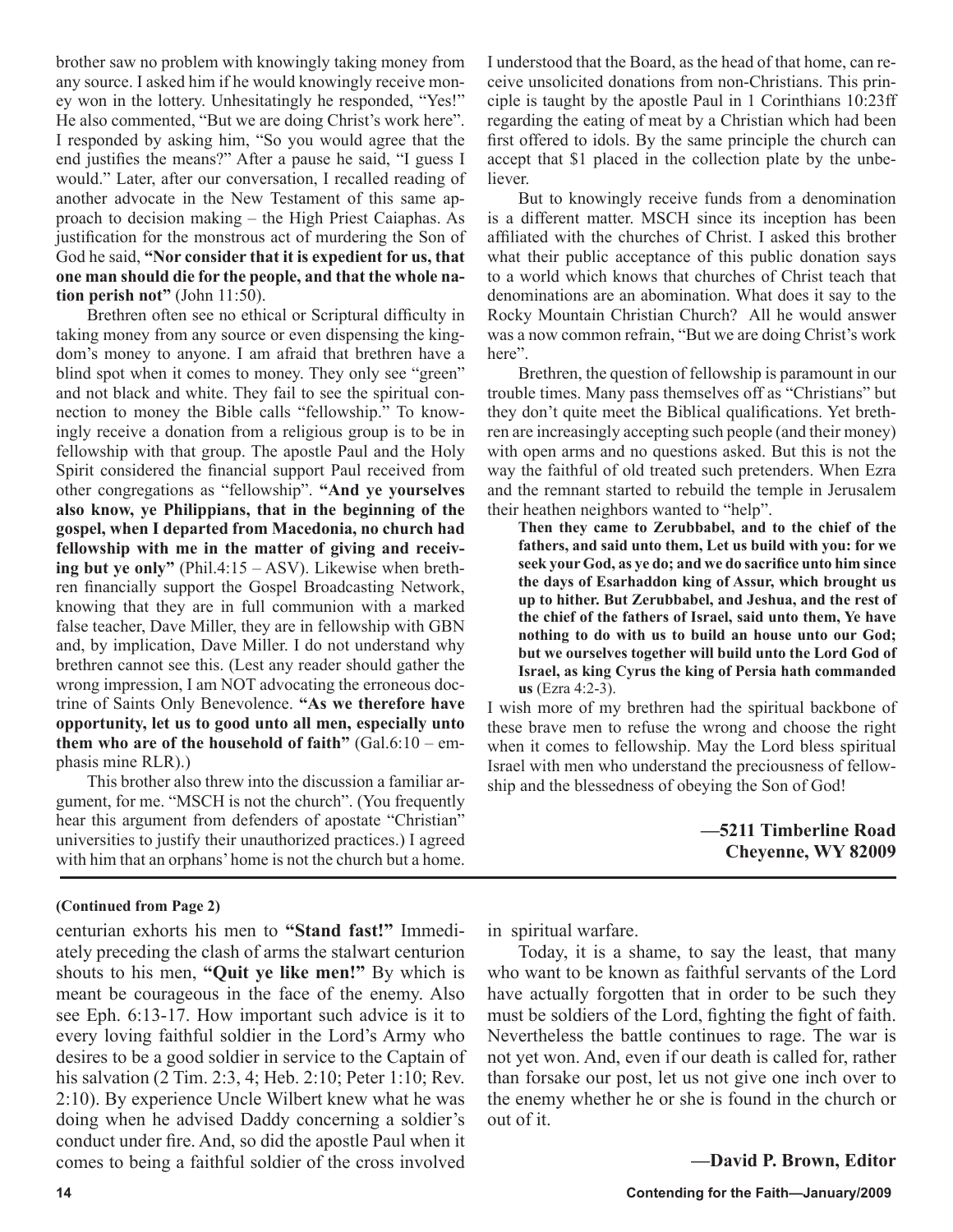## "EXPELLED! (No Intelligence Allowed)"

## Ken Chumbley

 This is the title and subtitle of a movie released in 2008 by Ben Stein that was shown at some movie theaters and is now available on DVD. I do not usually recommend movies of any kind. However, after viewing the DVD recently, I would highly recommend that all view this film. If you have children, view it with them and discuss its content as it will help them and you in being able to combat the errors of evolution.

 Specifically, this movie shows how the very idea of "intelligent design" is put down by many in the scientific community. It did not mention the words "God," or "creation" and did so for a reason. The movie explains how that scientists, with high credentials, are ostracized by their peers in the scientific community and have even lost their positions in academia because they dared to suggest that the evidence from science could (not even must!) imply intelligent design as being the cause of the existence of the world, the universe, the solar system and indeed all of the galaxies that science has been able to probe. Most of those who are interviewed clearly are not religious people and, in many respects, hold to most of the tenets of modern science that rejects God.

 The concept that "intelligent design" could account for the beginning of matter and of life is clearly being ruled as "inadmissible" by many in the scientific community without regard to the evidence that is presented. Those who would even speculate that "intelligent design" might account for the origin of all things are immediately regarded as being on the "lunatic fringe" and nothing that they say or write could be anything other than the ramblings of fools and not worthy of scientific study. Such is strange given the fact that science is supposed to deal with the evidence and those who have propounded the idea of "intelligent design" have offered evidence to back up their conclusions. Rather, it seems that many in the scientific community would rather reject the evidence out of hand rather than examine it for fear that the evidence might lead to the conclusion of "intelligent design" rather than the conclusions that they have reached. It appears that many are scared to examine the evidence for fear doing so might make their atheistic, agnostic or skeptical ideas look silly.

 During the course of the movie, Ben Stein interviews one of the leading British scientists, Richard Dawkins and asks him about the origin of the universe. He indicated that it was a slow process – but did not know how. When asked about intelligent design, he said that an earlier civilization in the universe could have evolved that designed a form of life and seeded it on to this planet. However, when pressed further by Stein about how that earlier civilization came to be he went back to the idea that there was a slow process, but he did not know how it started. As with all such, he reverts to some matter that was able to produce life but could not say where or how the matter came to exist. Thus, Dawkins, like so many others cannot come up with a first cause but because of preconceived ideas rule out intelligent design because they cannot accept that God might be involved. The Bible tells us that it is the fool who has said there is no God (Psalm 14:1).

 Academia has decided to expel Intelligent Design (God) from the discussion of origins, so much for academic freedom! We need to do all we can to confront these "elitsts" who rule God out of court but have no scientific evidence to back up their decision. We must challenge them to allow open discussion and to defend their position rather than pontificate and expect all others to roll over and accept their "superior wisdom."

## **—535 Clearwater Road, Belvedere, SC 29841-2574**

[*Among others, the late Thomas B. Warren stands out as one who, as far as I know, did as much as anyone, and more than many, to oppose atheists and the like. He did his best to train men to meet them on the polemic platform – to be militant for the cause of Christ. He exhorted elderships to take out full page advertisements in newspapers to challenge atheists and their supporters. Few elderships with their "peace at any price" mind-set, "guard-the-churchtreasury-at-all-costs" mentality, whose preachers were/are a part of the soft insipid "how to win friends and influence people" variety, heeded his plea. Why is it the case, that so many who were trained by him to oppose atheists, et al., are rarely, if ever, found challenging them to public oral debates? In fact, they are rarely heard from unless it is to urge their unscriptural concept of balance on an already, for the most part, neutered bunch of elders, preachers, youth ministers, educators and churches. Some of them have migrated to the liberal side of the fence, and/or they are pressing some special hobby. If they speak up and out at all, they oppose those of us who continue to stand where faithful brethren have always stood. Biblical fellowship is corrupted by the respect of persons and a false love.*

*Truth has fallen in the streets. Muley cow-headed brethren trample it under foot as they, with their herd mentality, stampede toward the chief seats of academia and special brotherhood projects—most of it done at the expense of Bible authority for their beliefs and actions—and the people love to have it so.*

*Will a remnant continue to refuse the siren call of popularity, pomp and pseudo-sophistication, the easy way, chosing rather to suffer affliction with the people of God than to enjoy the pleasures of sin for a season? Knowing that by faith we are able to possess the land for God, no matter what others may or may not do, we continue to labor to be faithful to God in all things. For, as Paul wrote "we are more than conquerors through him" (Rom. 8:37). — EDITOR***]**